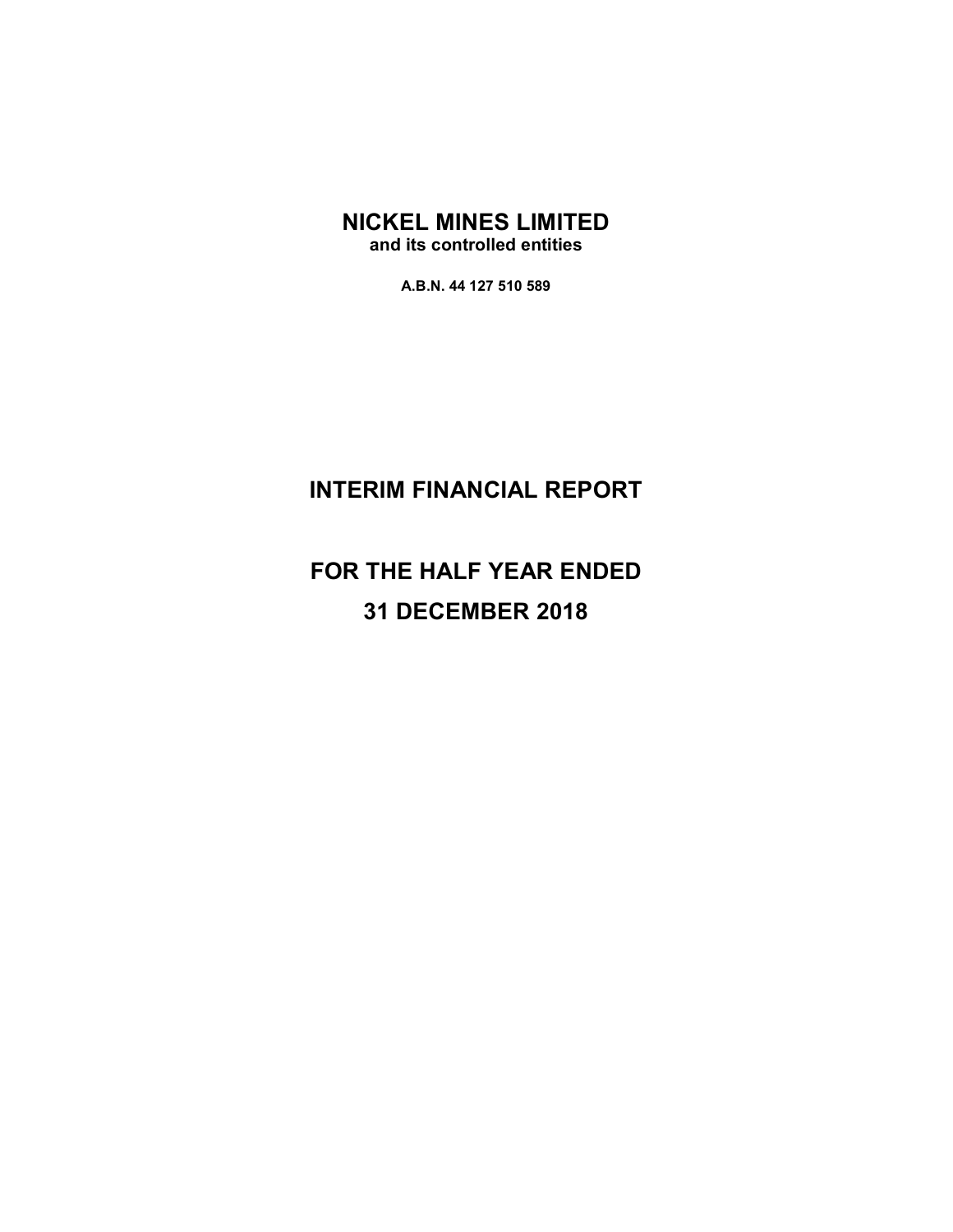# **Contents**

| Condensed consolidated interim statement of profit or loss and other comprehensive income  11 |  |
|-----------------------------------------------------------------------------------------------|--|
|                                                                                               |  |
|                                                                                               |  |
|                                                                                               |  |
|                                                                                               |  |
|                                                                                               |  |
|                                                                                               |  |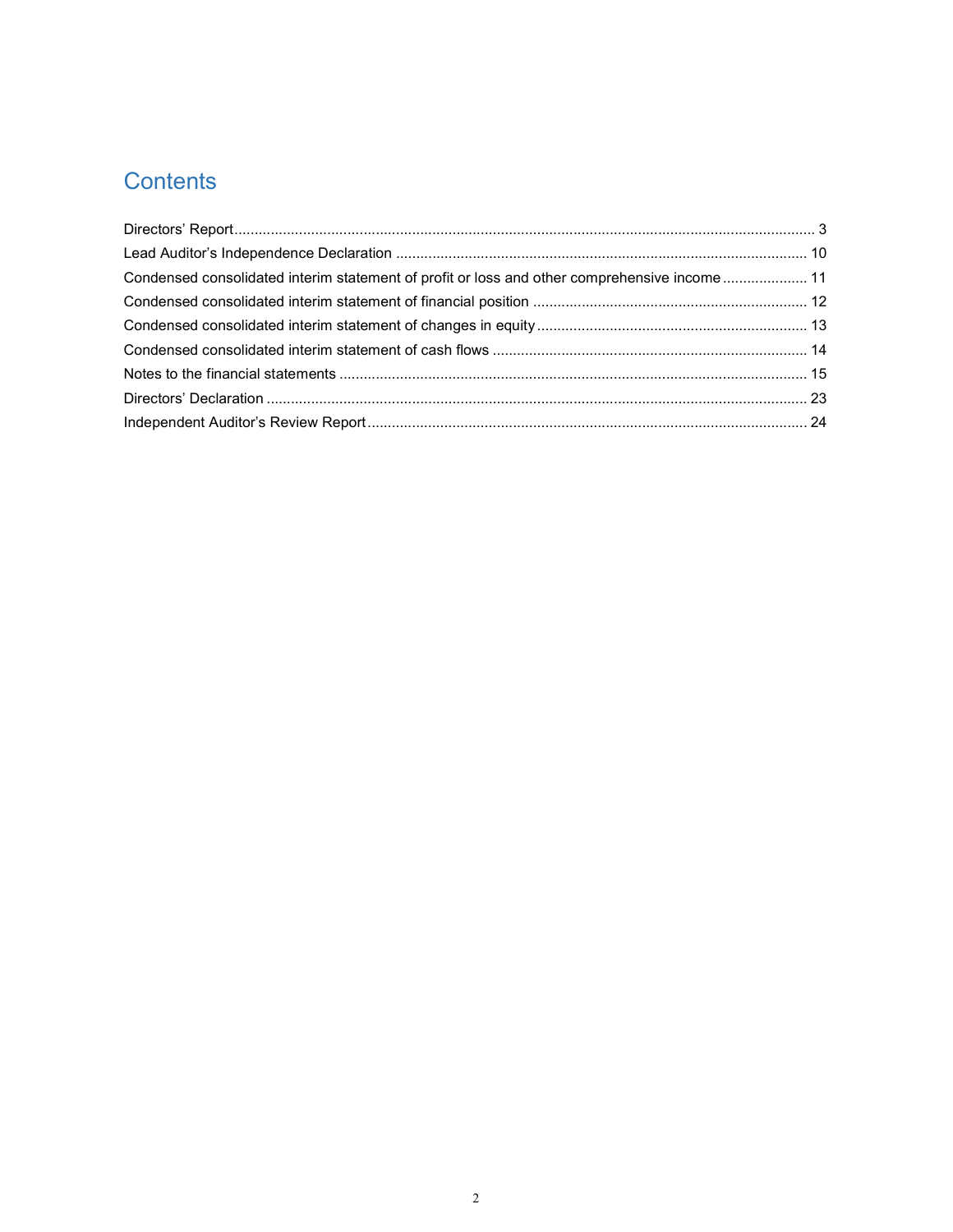## DIRECTOR'S REPORT

The Directors of Nickel Mines Limited ('Nickel Mines' or 'the Company') and its subsidiaries ('the Group') submit their financial report for the half year ended 31 December 2018 and the Auditors' review report thereon.

#### **DIRECTORS**

The names of the Directors of the Company in office during the half year period and until the date of this report were:

Robert Neale – Chairman and Non-Executive Director since 16 April 2018 Norman Seckold – Deputy Chairman and Executive Director since 12 September 2007 Justin Werner – Managing Director since 23 August 2012 Peter Nightingale – Chief Financial Officer and Executive Director since 12 September 2007 James Crombie – Non-Executive Director since 23 May 2008 Weifeng Huang – Non-Executive Director since 26 April 2018 Mark Lochtenberg – Non-Executive Director since 10 March 2017 Yuanyuan Xu – Non-Executive Director since 26 April 2018

RESULTS (all amounts in US\$ unless otherwise stated) The loss of the Group for the half year after providing for income tax amounted to \$1,676,193 (2017 - loss of \$635,888).

#### REVIEW OF OPERATIONS

During and following the half year ended 31 December 2018 significant milestones were achieved as follows:

#### Highlights:

- Successful completion of the Company's Initial Public Offering ('IPO'), with A\$200 million being raised through the issue of 571,428,572 shares at A\$0.35 each, with the Company being admitted to the ASX Official List on 20 August 2018.
- Following successful completion of the Company's IPO, Nickel Mines exercised its option to acquire a further  $\bullet$ 35% interest in the 2-line Rotary Kiln Electric Furnace ('RKEF') plant being constructed within the Indonesia Morowali Industrial Park ('IMIP') ('Hengjaya Nickel Project'), taking Nickel Mines' interest to 60%. The Company paid \$70 million to Shanghai Decent Investment (Group) Co., Ltd., ('Shanghai Decent'), a Tsingshan group company in cash to acquire the additional 35% interest.
- In November 2018 the Company announced the conversion of a non-binding Memorandum of Understanding ('MoU') with Shanghai Decent to acquire an interest in two additional RKEF lines ('Ranger Nickel Project') into a binding Collaboration Agreement ('CA'). Subsequently, in November 2018 the Group completed the first acquisition under the CA, acquiring 17% of the Ranger Nickel Project for \$50 million.
- During the half year ended 31 December 2018 a total of 249,168 wet metric tonnes ('wmt') of nickel ore were mined at the Group's 80% owned Hengjaya Nickel Mine ('HM') with an average stripping ratio of 1.8. A total of 245,327 wmt were sold during the half year at an average grade of 2.02% nickel.
- In November 2018, the Company announced that the Hengjaya Nickel Project was to receive material relief from Indonesian corporate income tax.
- In December 2018, the Company signed an MoU to supply limonite ore to a new High Pressure Acid Leach ('HPAL') plant recently announced to be constructed within the IMIP.
- On 31 January 2019, commissioning of the Hengjaya Nickel Project commenced, well ahead of construction schedule.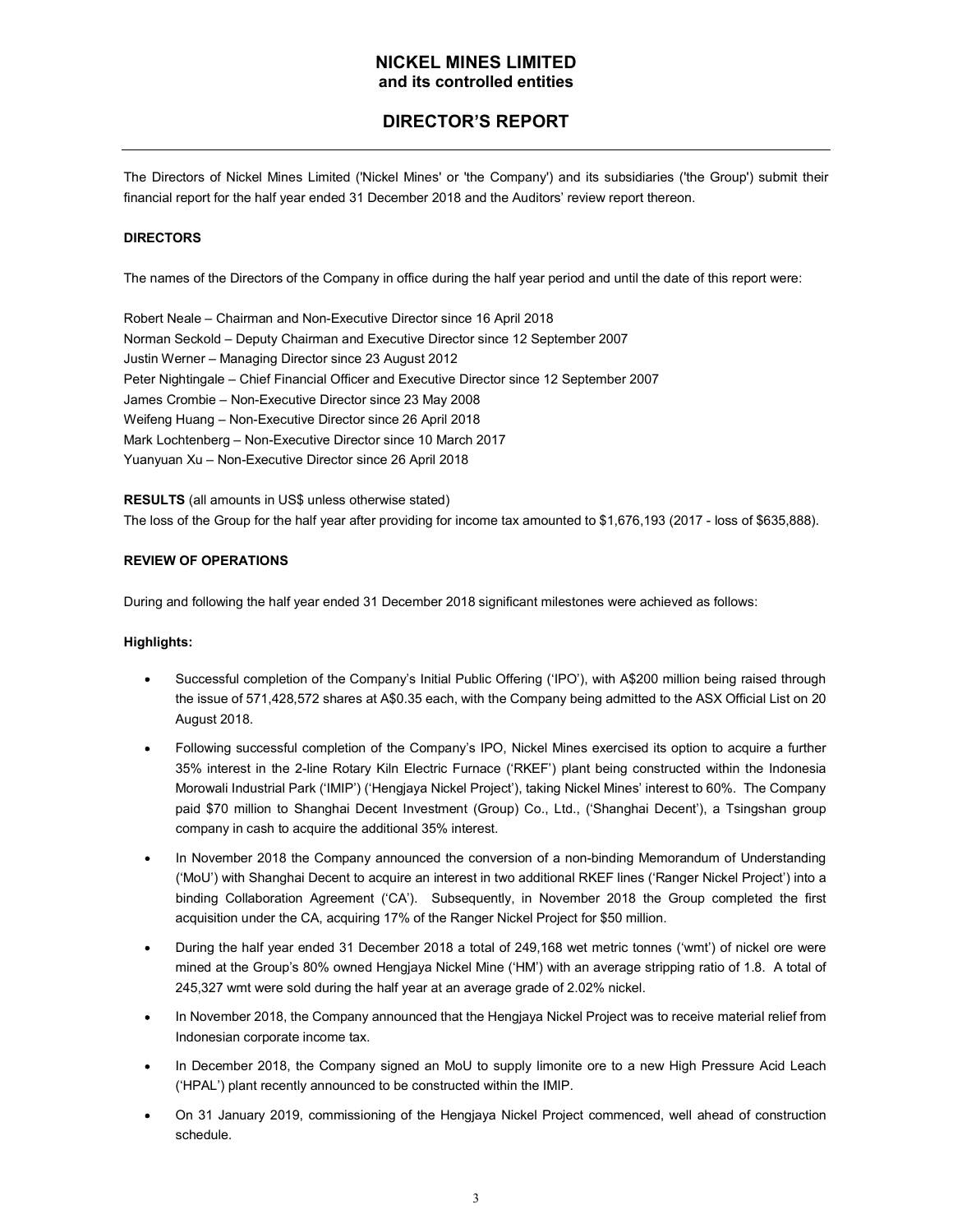## DIRECTOR'S REPORT

#### IMIP OPERATIONS Hengjaya Nickel Project (60% interest held by Nickel Mines)

#### Ownership interest increased to 60%

During the half year, in accordance with its rights under its Collaboration and Subscription Agreement ('CSA'), the Company acquired a further 35% of the issued and paid-up share capital of Hengjaya Holdings Private Limited ('Hengjaya Holdings'), an intermediary company which owns 100% of the Hengjaya Nickel Project, for US\$70 million. The purchase price was fully funded by proceeds from the Company's IPO and resulted in the Company's interest in the 2-line RKEF plant increasing to 60%. Nickel Mines has a 12 month call option from the date on which the first nickel pig iron is produced from the Hengjaya Nickel Project to increase its ownership of Hengjaya Holdings up to 100% for an additional amount of up US\$120 million.

#### Construction update and commencement of NPI production

Subsequent to the end of the half year the Company announced that the Hengjaya Nickel Project has commenced commissioning. On 31 January 2019, Shanghai Decent, the Company's operating partner and 40% equity holder in the project advised that first nickel pig iron ('NPI') had been produced from one of Hengjaya Nickel's two rotary kilns in a maiden production run. Hengjaya Nickel's first kiln is expected to reach at least 80% of nameplate capacity by early April 2019. The second kiln is anticipated to commence commissioning in early March and is expected to reach at least 80% of capacity in early May 2019. Ramp-up to full scale production is anticipated to be achieved shortly thereafter.



The Hengjaya Nickel Project's commissioning showing the flow of molten NPI

#### Corporate Income Tax Relief

During the half year, the Minister of Finance of the Republic of Indonesia granted the Company's Indonesian operating entity, PT Hengjaya Nickel Industry ('Hengjaya Nickel'), material corporate income tax relief for its Hengjaya Nickel Project.

Notice of the tax relief was communicated to the Company by official decree from the Minister of Finance of the Republic of Indonesia on the basis that Hengjaya Nickel had "met the criteria and requirements for the reduction of corporate income tax as regulated in Article 3 of the Regulation of the Minister of Finance Number 35/PMK.101/2018 concerning Provision of Corporate Income Tax Reduction Facilities".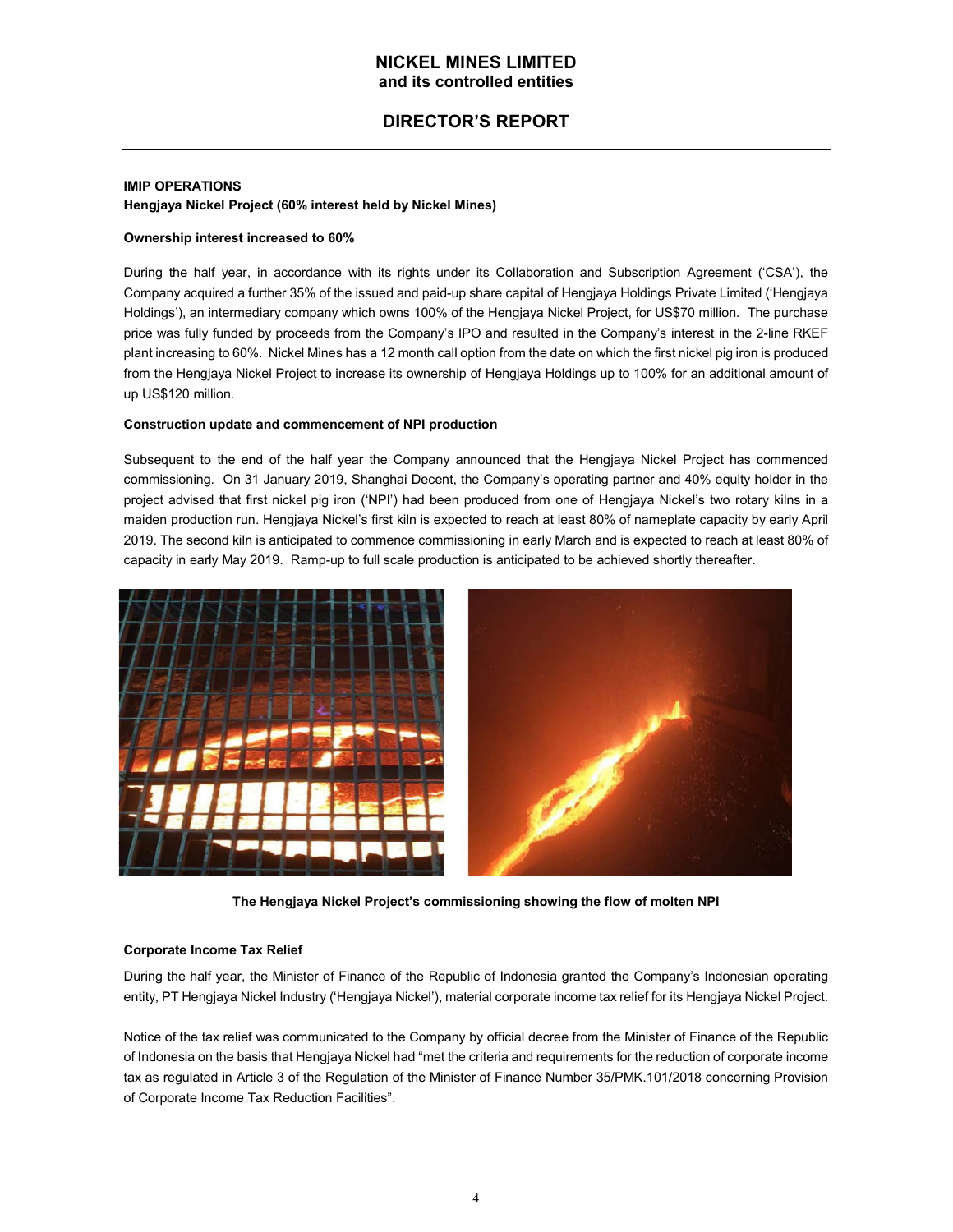## DIRECTOR'S REPORT

The corporate income tax reduction is as follows:

- a Corporate Income Tax Reduction of 100% for a period of seven tax years, starting from the tax year in which commercial production is achieved;
- a Corporate Income Tax Reduction of 50% of payable income tax for a period of two tax years, starting from the end of the initial seven year period; and
- exemption from withholding and tax collection by third parties on sales proceeds that would normally be remitted to the Indonesian Revenue Department for a period of seven years, also commencing from the tax year in which commercial production is achieved.

It should be noted that these concessions may be revoked and are maximum periods that may be amended or adjusted if certain conditions are not met, the most important condition being the satisfaction of a minimum investment realisation which Hengjaya Nickel comfortably exceeds.

Subsequent to the end of the half year, Hengjaya Nickel was issued an Industrial Business Licence ('Izin Usaha Industri' or 'IUI') by the Online Single Submission Management and Organizing Agency of the Government of Indonesia.

Issuance of the IUI signifies that Hengjaya Nickel has fulfilled all commitments and obtained all approvals required by the Government of Indonesia for commercial operation of the Hengjaya Nickel Project, including the production of NPI and the marketing, selling and receiving of payment for the NPI it produces. The IUI remains valid for the life of the Hengjaya Nickel Project so long as Hengjaya Nickel continues to comply with all applicable laws and regulations.

#### Ranger Nickel Project (17% interest held by Nickel Mines)

#### Execution of Collaboration Agreement and Acquisition of 17% interest

During the half year, the Company elevated an MoU to an executed binding Collaboration Agreement ('CA') with its partner Shanghai Decent to acquire up to an 80% equity interest in 2 additional RKEF lines currently under construction within the IMIP.

The additional RKEF lines, the Ranger Nickel Project, will be owned under a replica structure to the Company's Hengjaya Nickel Project with Nickel Mines acquiring its interest through a Singaporean incorporated holding company, Ranger Investment Private Limited ('Ranger') that will wholly own an Indonesian incorporated PMA operating company, PT Ranger Nickel Industry ('Ranger Nickel') that will wholly own the Ranger Nickel Project.

The CA provides for Nickel Mines to acquire its interest in the three tranches:

- An initial acquisition, the 'First Acquisition', saw Nickel Mines acquire an initial interest of 17% in Ranger and 17% of all shareholder loans due to Shanghai Decent (and its affiliates) at a cost of US\$50 million (based on a valuation of US\$300 million).
- A 'Second Acquisition Option', will permit Nickel Mines to increase its interest in Ranger and in the total shareholder loans to between 51% and 60% before 31 December 2019. If the Second Acquisition is completed within 60 days after the first batch of NPI is produced from the Ranger Nickel Project, the additional percentage acquired will be calculated based on a discounted valuation of US\$280 million. If the Second Acquisition is completed more than 60 days after the first batch of NPI is produced from the Ranger Nickel Project, the additional percentage acquired will be calculated based on a valuation of US\$300 million.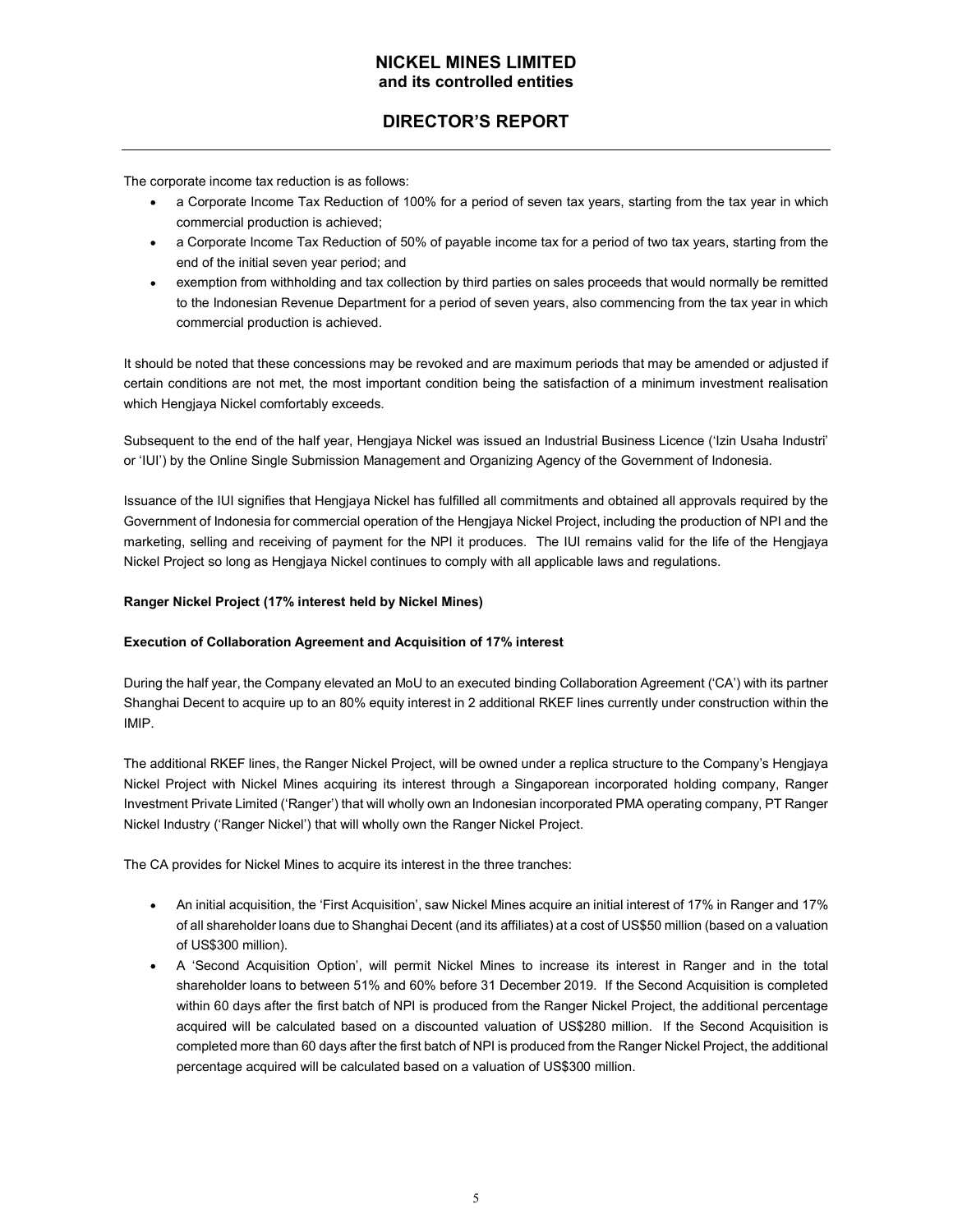## DIRECTOR'S REPORT

Conditional upon completion of the Second Acquisition Option, a 'Third Acquisition Option', will permit Nickel  $\bullet$ Mines to increase its interest in Ranger and in the total shareholder loans to up to 80% within 18 months of the first batch of NPI being produced from the Ranger Nickel Project. Any additional interest acquired under the Third Acquisition Option will be calculated based on a valuation of US\$300 million.

The terms of the CA provide for Shanghai Decent to take a lead role in the design, construction and operation of the Ranger Nickel Project, with an annual production capacity of no less than 14,000 tonnes of equivalent contained nickel, to be funded by Shanghai Decent (or its affiliates) by way of shareholder loans to Ranger and for construction to be completed within 20 months from the date of the CA.

#### Construction Update

The execution of the CA not only secured Nickel Mines an interest in an additional 2 RKEF lines but it has also seen Shanghai Decent further expedite their construction progress. By the end of the half year, all component equipment had been shipped to the IMIP ahead of assembly with the Ranger Nickel Project. Subsequent to the end of the year Shanghai Decent advised that an expedited schedule will now see the first kiln of the Ranger Nickel Project ready to commence commissioning in April 2019 with the second kiln to commence commissioning a month later in May, well ahead of previous guidance.

#### MOU to Supply Limonite Ore to New HPAL Plant

In December 2018, the Company signed an MoU to supply limonite ore to a new High Pressure Acid Leach ('HPAL') plant recently announced to be constructed within the IMIP. In September 2018, a consortium including two Tsingshan group companies, announced the planned construction of a new HPAL plant within the IMIP with an annual nameplate output of 50,000t of nickel and 4,000t of cobalt. Nickel production will be in the form of nickel intermediates that will be used to produce both nickel sulphate and nickel hydroxides to be sold into the burgeoning electric vehicle ('EV') battery market. Unlike the IMIP's RKEFs which require saprolite ore (>1.8% nickel), the HPAL plant will utilise a lower grade limonite ore (~1.0% nickel) for which the Company's 80% owned Hengjaya Mine is ideally placed to supply, being located ~12km south of the IMIP.



Map showing HM Mine proximity to the IMIP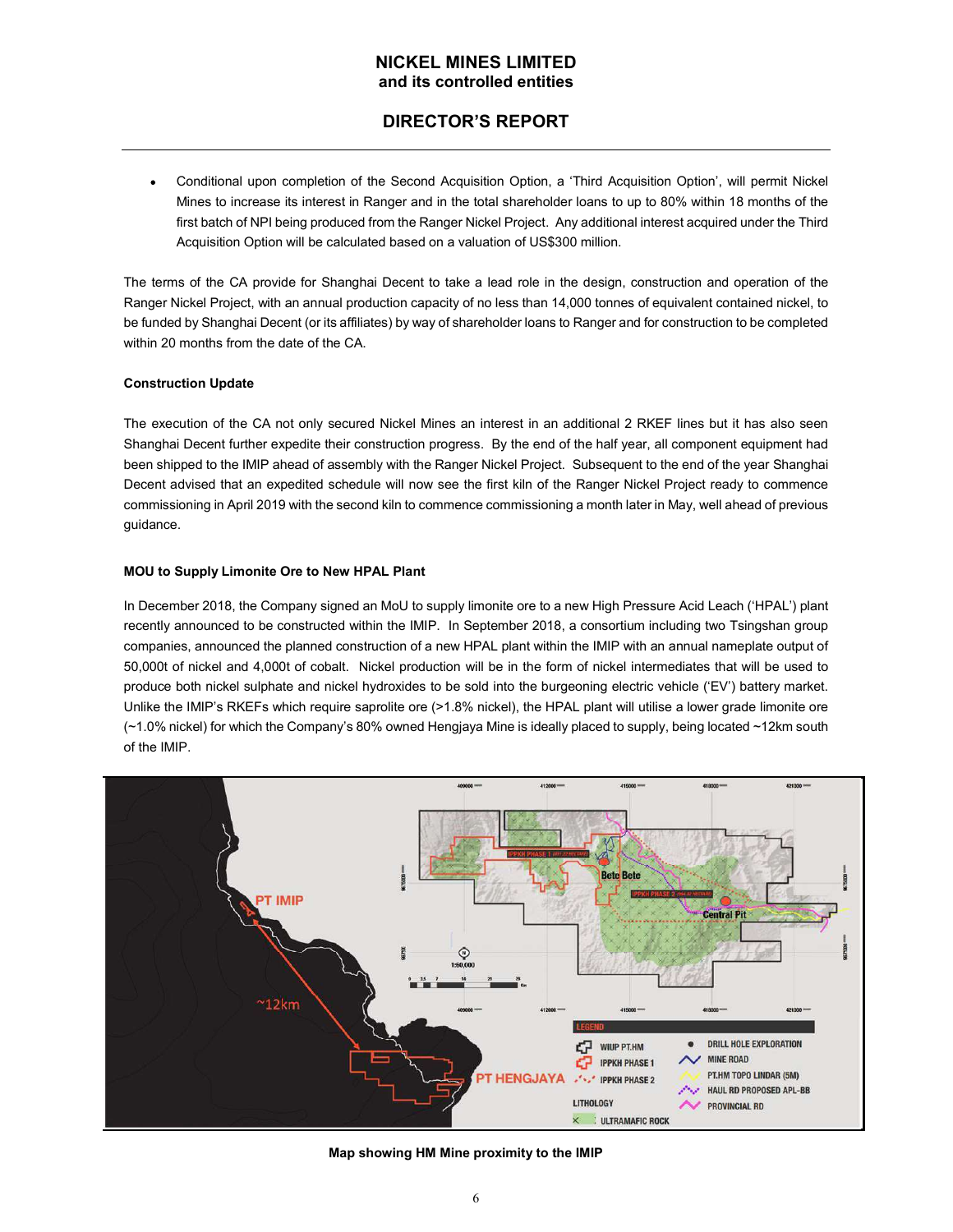## DIRECTOR'S REPORT

The opportunity to supply limonite ore to the new HPAL plant will enable the Company to optimise and extract further significant value from its Hengjaya Mine resource. Where mining to date has seen the ore body's limonite layer removed as overburden to reach the higher grade saprolite ore, the ability to now monetise this lower grade limonite material (comprising both nickel and cobalt) will materially improve the efficiency of the Hengjaya Mine operations, lower mining costs and improve profitability.

Volume and pricing terms contemplated in the MoU remain commercial in confidence. Exclusivity to provide ore to the HPAL plant is not possible due to normal supply-risk management considerations.

In addition to the supply of limonite ore, the MoU also contemplates the potential for Nickel Mines' future equity participation in the HPAL plant, offering the Company significant diversity into the rapidly growing nickel sulphate and hydroxide markets.

The Company will continue to work closely with Tsingshan to progress this MoU into a binding definitive agreement as the HPAL plant nears completion and commissioning.

#### HENGJAYA MINE OPERATIONS

#### Hengjaya Mine (80% interest held by Nickel Mines)



Aerial image of the Hengjaya Mine

#### About the Hengjaya Mine

The Company holds an 80% interest in PT Hengjaya Mineralindo, the owner of 100% of the Hengjaya Mine, with the remaining 20% interest owned by the Company's Indonesian partner, members of the Wijoyo Family.

The mine is located in the Morowali Regency, Central Sulawesi, Indonesia within an IUP licence covering 6,249 hectares. The IUP holds a 20 year mining operation/production licence with two further 10 year extension periods.

The Hengjaya Mine is one of the largest tonnage, high grade operations in close proximity to the IMIP in central Sulawesi. Using a 1.0% nickel cut-off grade, the Hengjaya Mine hosts a JORC compliant resource of 180 million dry tonnes at 1.3% nickel and 0.08% cobalt, containing 2.3 million tonnes of contained nickel and 140,000 tonnes of contained cobalt as follows: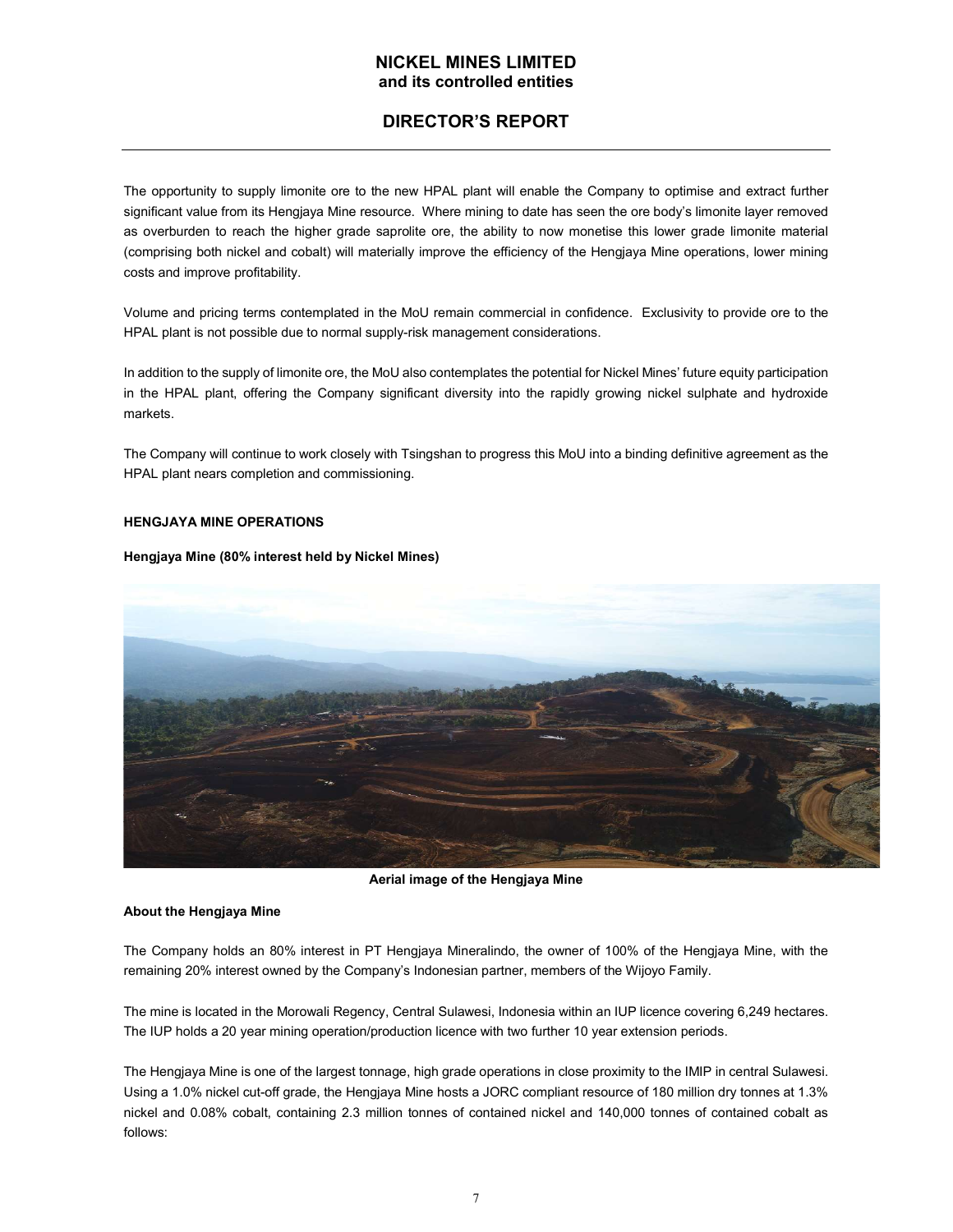## DIRECTOR'S REPORT

| <b>Category</b>  | <b>Dry Tonnes</b><br>(million) | Ni<br>(%) | Co<br>(%) | Fe<br>$(\%)$ |
|------------------|--------------------------------|-----------|-----------|--------------|
| <b>Measured</b>  | 6.9                            | 1.2       | 0.07      | 23           |
| <b>Indicated</b> | 50                             | 1.4       | 0.07      | 26           |
| <b>Inferred</b>  | 120                            | 1.3       | 0.08      | 29           |
| <b>Total</b>     | 180                            | 1.3       | 0.08      | 28           |

Resources at the Hengjaya Mine are not fully defined and further exploration activities have commenced.

#### Production Report

Sales for the half year totalled 245,327 wet metric tonnes ('wmt') at an average grade of 2.02%. Grade is being incrementally decreased to meet the 1.9% RKEF feed grade and to maximise Bete Bete resources.

Production totalled 249,168 wmt for the quarter at an average stripping ratio of 1.8. Two new pits in the Bete Bete mining area were opened up bringing the total available pits to four.

|                               |                             | <b>September</b><br><b>Quarter Total</b> | <b>December</b><br><b>Quarter Total</b> | <b>Half Year Total</b> |
|-------------------------------|-----------------------------|------------------------------------------|-----------------------------------------|------------------------|
| <b>Tonnes mined</b>           | wmt                         | 125,992                                  | 123,176                                 | 249,168                |
| Overburden mined              | <b>B</b> cm                 | 201,093                                  | 254.604                                 | 455,697                |
| <b>Strip ratio</b>            | Bcm/wmt                     | 1.6                                      | 2.1                                     | 1.8                    |
| <b>Tonnes sold</b>            | wmt                         | 105,620                                  | 139,707                                 | 245,327                |
| Average grade                 | $\frac{0}{0}$               | 2.04                                     | 2.02                                    | 2.02                   |
| Average price<br>received     | <b>US\$/t</b>               | 32.44                                    | 31.78                                   | 31.79                  |
| Average cost of<br>production | <b>CIF</b><br><b>US\$/t</b> | 22.70                                    | 25.55                                   | 24.10                  |

The Company received final approval to access the new mine area in IPPKH Phase 2 (994.32 hectares) in December 2018. The construction of the new haul road, linking the jetty to Bete Bete and IPPKH 2 along with commencement of mining pre-stripping is planned for early 2019 followed by first ore mining which will enhance production and open up additional mining areas during the ramp up period.

Expansion activities continued including land compensation and clearing, completion of a new jetty stockpile area to allow capacity for increased production and civil works on expansion of the jetty.

To commence the production ramp up at the Hengjaya mine, additional mining trucks and excavators arrived on site in December and more equipment is scheduled to follow.

#### Exploration

Ground penetrating radar ('GPR') work was completed to the north and east of the current Bete Bete mining blocks ('Bete Bete extension') in area covering 120 hectares. Initial interpretation indicates significant resource upside potential in the Bete Bete extension with rocky saprolite thicknesses logged up to 10+ metres thickness. The GPR will be followed up with a detailed infill drilling program in the coming months.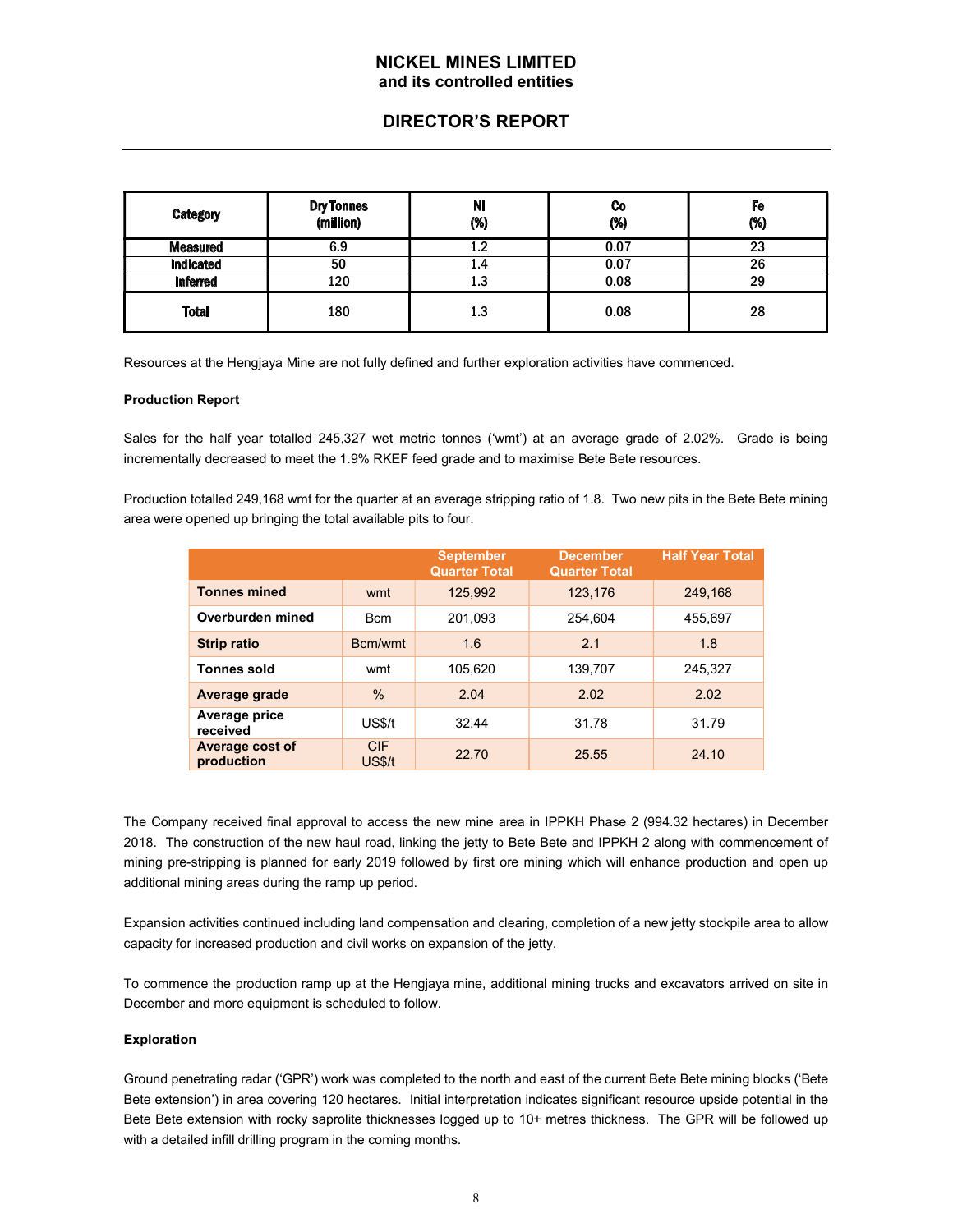## DIRECTOR'S REPORT

#### **CORPORATE**

#### Initial Public Offering

During the half year, the Company completed an A\$200 million IPO and was admitted to the Official List of the ASX on 20 August 2018. The raising was one of the largest resources industry IPOs on the ASX in the last decade.

The IPO saw the issue of 571,428,572 new fully paid ordinary shares at A\$0.35 giving the Company an implied market capitalisation of A\$486 million at the IPO Offer Price.

#### SUBSEQUENT EVENTS

- In January 2019 the Company provided a \$9 million working capital loan to Hengjaya Nickel during the commissioning  $\bullet$ phase. Interest is charged at a rate of 6% p.a.
- On 31 January 2019, commissioning of the Hengjaya Nickel Project commenced.

Other than the matters detailed above, there has not arisen in the interval between the end of the half year and the date of this report any other item, transaction or event of a material and unusual nature likely, in the opinion of the Directors of the Company, to affect significantly the operations of the Group, the results of those operations, or the state of affairs of the Group, in future financial years.

#### LEAD AUDITOR'S INDEPENDENCE DECLARATION

A copy of the Lead Auditor's Independence Declaration on page 10 as required under Section 307C of the Corporations Act 2001 is attached to and forms part of the Directors' Report for the half-year ended 31 December 2018.

Signed in accordance with a resolution of the Directors.

C. Neale

Robert Neale Chairman Sydney, 28 February 2019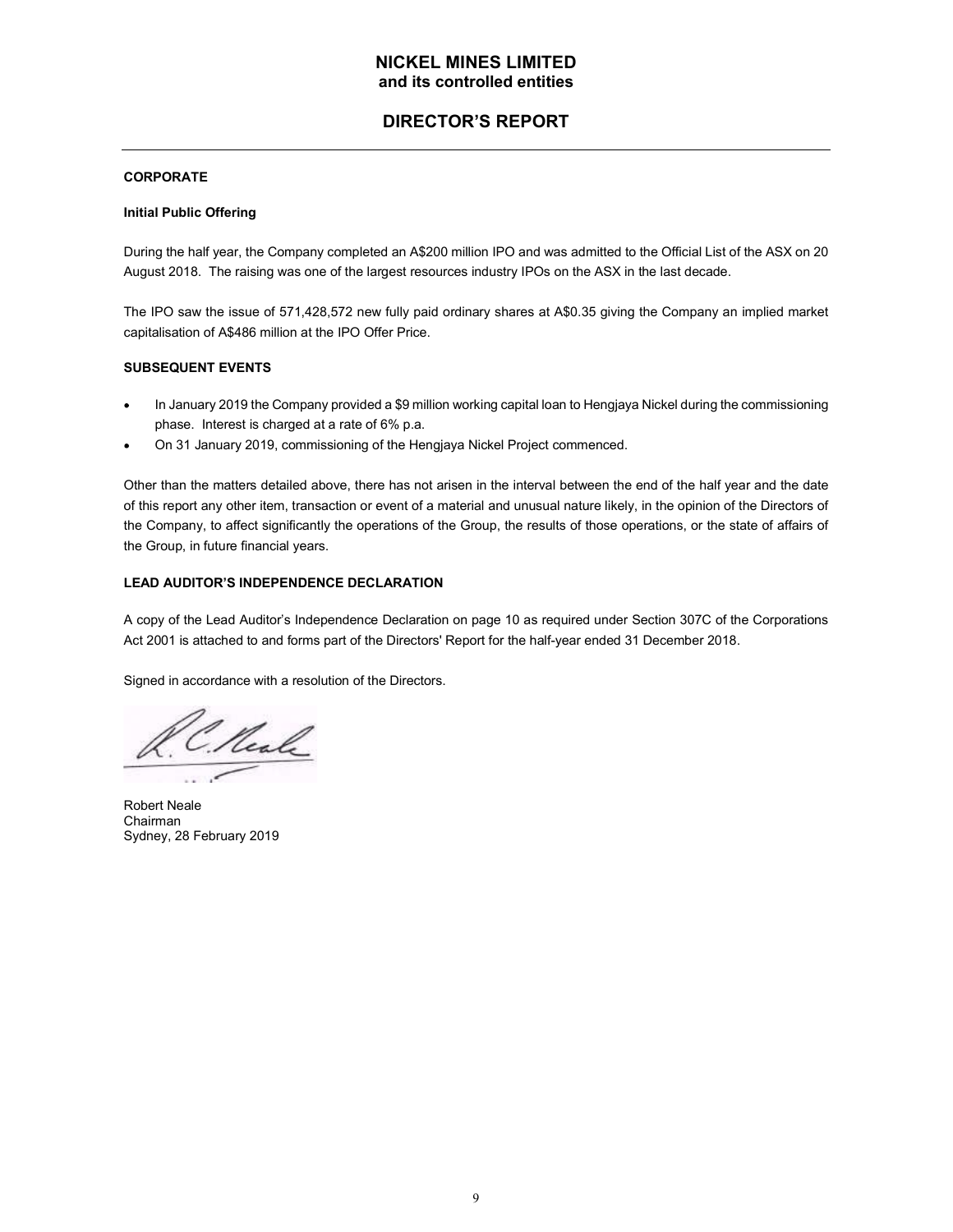

# Lead Auditor's Independence Declaration under Section 307C of the Corporations Act 2001

## To the Directors of Nickel Mines Limited

I declare that, to the best of my knowledge and belief, in relation to the review of Nickel Mines Limited for the half-year ended 31 December 2018 there have been:

- i. no contraventions of the auditor independence requirements as set out in the Corporations Act 2001 in relation to the review; and
- ii. no contraventions of any applicable code of professional conduct in relation to the review.

 $f(x, y)$ PARAMETERS IN PARAMETERS IN PARAMETERS IN PARAMETERS IN PARAMETERS IN PARAMETERS IN PARAMETERS IN PARAMETERS IN PARAMETERS IN PARAMETERS IN PARAMETERS IN PARAMETERS IN PARAMETERS IN PARAMETERS IN PARAMETERS IN PARAMETERS I

KPMG

Stephen Board Partner Brisbane 28 February 2019

KPMG, an Australian partnership and a member firm of the KPMG network of independent member firms affiliated with KPMG International Cooperative ("KPMG International"), a Swiss entity.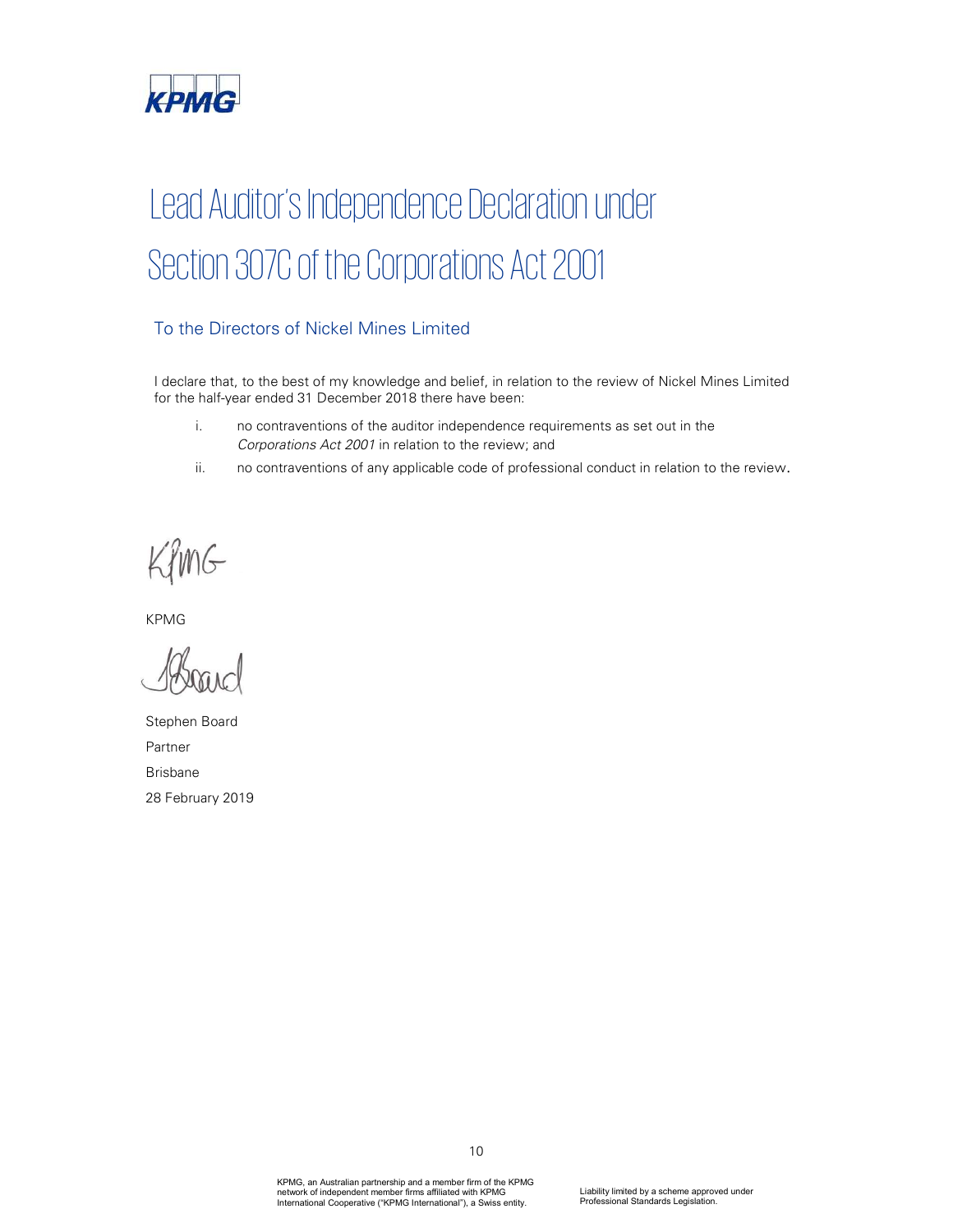## CONDENSED CONSOLIDATED INTERIM STATEMENT OF PROFIT OR LOSS AND OTHER COMPREHENSIVE INCOME FOR THE HALF YEAR ENDED 31 DECEMBER 2018

| <b>Notes</b><br>US\$                                       | 2018<br>\$  | 31 December<br>2017<br>\$ |
|------------------------------------------------------------|-------------|---------------------------|
|                                                            |             |                           |
| Nickel ore sales revenue                                   | 8,107,120   | 9,148,048                 |
| Cost of sales                                              | (5,988,684) | (6, 122, 781)             |
| Gross profit                                               | 2,118,436   | 3,025,267                 |
| Administration and consultants' expenses                   | (1,303,875) | (1,207,287)               |
| Depreciation and amortisation                              | (41, 674)   | (43, 802)                 |
| Other charges                                              | (56, 428)   |                           |
| Share of loss of equity accounted investee<br>10           | (72, 620)   |                           |
| Agency fee charges                                         |             | (1,800,000)               |
| Other expenses<br>4                                        | (433, 598)  | (125, 356)                |
| <b>Results from operating activities</b>                   | 210,241     | (151, 178)                |
| Financial income<br>5                                      | 171,370     | 91,466                    |
| 5<br>Financial expense                                     | (1,605,850) | (576, 176)                |
| Finance costs                                              | (1,434,480) | (484, 710)                |
| Loss before income tax                                     | (1,224,239) | (635, 888)                |
| Income tax expense                                         | (451, 954)  |                           |
| Loss for the period                                        | (1,676,193) | (635, 888)                |
| Other comprehensive income                                 |             |                           |
| Total comprehensive loss for the period                    | (1,676,193) | (635, 888)                |
| Loss attributable to:                                      |             |                           |
| Owners of the Company                                      | (1,939,163) | (1, 195, 357)             |
| Non-controlling interest                                   | 262,970     | 559,469                   |
| Loss for the period                                        | (1,676,193) | (635, 888)                |
| Total comprehensive loss attributable to:                  |             |                           |
| Owners of the Company                                      | (1,939,163) | (1, 195, 357)             |
| Non-controlling interest                                   | 262,970     | 559,469                   |
| Total comprehensive loss for the period                    | (1,676,193) | (635, 888)                |
| Earnings per share                                         |             |                           |
| Basic and diluted loss per share (cents)<br>$\overline{7}$ | (0.16)      | (0.37)                    |

The above consolidated statement of profit or loss and other comprehensive income should be read in conjunction with the

accompanying notes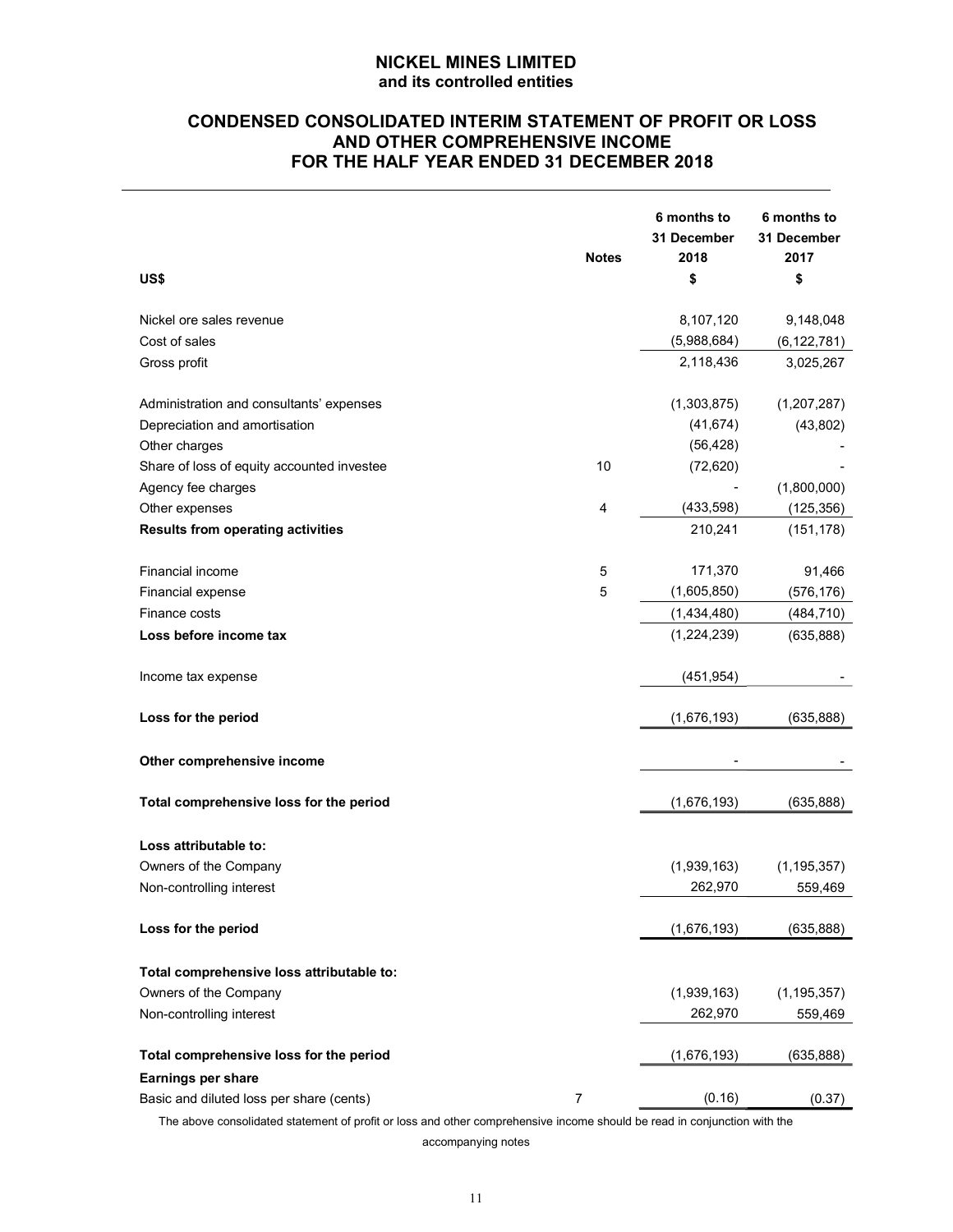## CONDENSED CONSOLIDATED INTERIM STATEMENT OF FINANCIAL POSITION AS AT 31 DECEMBER 2018

| US\$                                                       | <b>Notes</b> | 31 December<br>2018<br>\$ | 30 June<br>2018<br>\$ |
|------------------------------------------------------------|--------------|---------------------------|-----------------------|
| <b>Current assets</b>                                      |              |                           |                       |
| Cash and cash equivalents                                  |              | 14,648,104                | 806,574               |
| Trade and other receivables                                | 6            | 1,812,164                 | 387,412               |
| Inventory                                                  | 8            | 746,310                   | 588,843               |
| Other                                                      |              | 329,994                   | 768,643               |
| <b>Total current assets</b>                                |              | 17,536,572                | 2,551,472             |
| <b>Non-current assets</b>                                  |              |                           |                       |
| Other non-current asset                                    |              | 242,045                   | 242,045               |
| Investment in equity accounted investees                   | 10           | 169,927,405               | 50,000,025            |
| Property, plant and equipment                              | 9            | 26,565,910                | 26,627,634            |
| <b>Total non-current assets</b>                            |              | 196,735,360               | 76,869,704            |
|                                                            |              |                           |                       |
| <b>Total assets</b>                                        |              | 214,271,932               | 79,421,176            |
| <b>Current liabilities</b>                                 |              |                           |                       |
| Trade and other payables                                   | 11           | 3,200,692                 | 2,855,385             |
| Current tax payable                                        |              | 559,614                   | 657,471               |
| Provision - employee's benefit obligation                  |              | 472,499                   | 478,549               |
| <b>Total current liabilities</b>                           |              | 4,232,805                 | 3,991,405             |
| <b>Non-current liabilities</b>                             |              |                           |                       |
| Provision - rehabilitation                                 |              | 280,140                   | 285,057               |
| <b>Total non-current liabilities</b>                       |              | 280,140                   | 285,057               |
| <b>Total liabilities</b>                                   |              | 4,512,945                 | 4,276,462             |
| <b>Net assets</b>                                          |              | 209,758,987               | 75, 144, 714          |
| <b>Equity</b>                                              |              |                           |                       |
| Share capital                                              | 12           | 239,395,594               | 103,105,128           |
| Foreign currency translation reserve                       |              | (595, 498)                | (595, 498)            |
| Accumulated losses                                         |              | (31, 211, 619)            | (29, 272, 456)        |
| Total equity attributable to equity holders of the Company |              | 207,588,477               | 73,237,174            |
| Non-controlling interest                                   |              | 2,170,510                 | 1,907,540             |
| <b>Total equity</b>                                        |              | 209,758,987               | 75,144,714            |

The above consolidated statement of financial position should be read in conjunction with accompanying notes.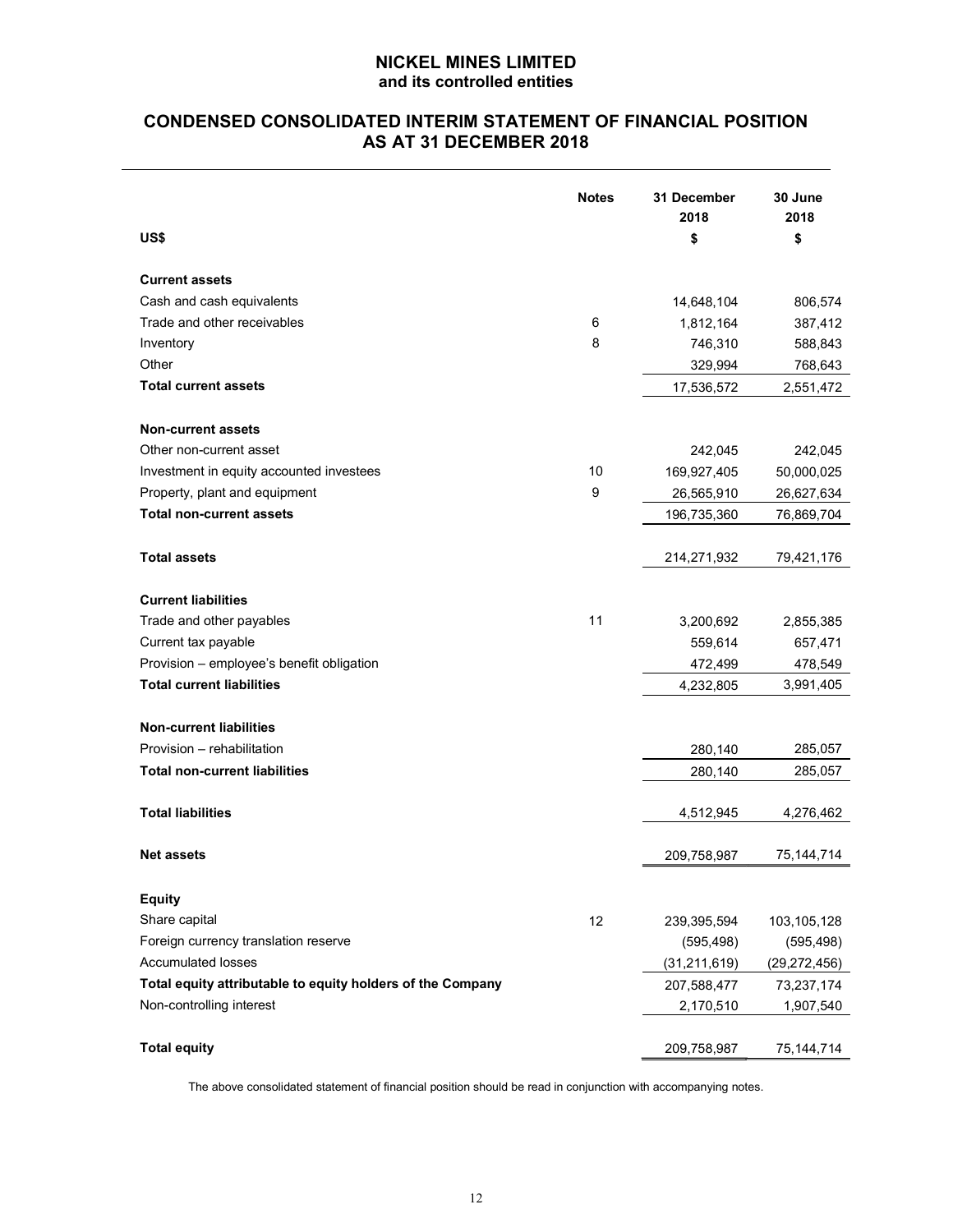| (11,310,673)<br>(1,676,193)<br>147,601,139<br>(635, 888)<br>(635, 888)<br>19,717,064<br>(1, 152, 883)<br>75,144,714<br>(1,676,193)<br>209,758,987<br>1,154,424<br>19,082,717<br>Total equity<br>မာ<br>CONDENSED CONSOLIDATED INTERIM STATEMENT OF CHANGES IN EQUITY<br>2,170,510<br>262,970<br>$\mathbf{I}$<br>559,469<br>2,082,316<br>262,970<br>559,469<br>J,<br>1,907,540<br>1,522,847<br>controlling<br><b>interest</b><br>Non-<br>မာ<br>31 DECEMBER 2018<br>147,601,139<br>(1, 195, 357)<br>(1,939,163)<br>(368, 423)<br>(1, 195, 357)<br>(1,939,163)<br>207,588,477<br>(1, 152, 883)<br>17,000,401<br>73,237,174<br>19,717,064<br>(11,310,673)<br><b>Total</b><br>မာ<br>$\bar{\textbf{r}}$<br>(31,211,619)<br>195,357)<br>(1,939,163)<br>,156,287)<br>(1,939,163)<br>(25,960,930)<br>(195, 357)<br>$\blacksquare$<br>.272,456)<br>Accumulated<br>losses<br>မာ<br>Ξ,<br>(29,<br>$\tilde{L}$<br>(27)<br>FOR THE HALF YEAR ENDED<br>(595, 498)<br>(595, 498)<br>(595, 498)<br>$\mathbf{I}$<br>(595, 498)<br>$\blacksquare$<br>$\blacksquare$<br>$\blacksquare$<br>$\mathbf{I}$<br>translation<br>currency<br>Foreign<br>reserve<br><b>SA</b><br>147,601,139<br>239, 395, 594<br>$\blacksquare$<br>44,752,186<br>26,188,005<br>$\blacksquare$<br>(1, 152, 883)<br>103, 105, 128<br>$\blacksquare$<br>(11,310,673)<br>19,717,064<br>$\blacksquare$<br>capital<br>Share<br>↔<br><b>Notes</b><br>$\tilde{c}$<br>$\overline{\mathfrak{c}}$<br>57<br>$\tilde{c}$<br>Transactions with owners, recorded directly in equity<br>Transactions with owners, recorded directly in equity<br>Total comprehensive income for the period<br>Total comprehensive income for the period<br>Total comprehensive loss for the period<br>Total comprehensive loss for the period<br>Balance at 31 December 2018<br>Balance at 31 December 2017<br>Balance at 1 July 2018<br>Balance at 1 July 2017<br>Loss for the period<br>Loss for the period<br>Issue of shares<br>Issue of shares<br>Costs of issue<br>Costs of issue<br>US\$ |  |
|-------------------------------------------------------------------------------------------------------------------------------------------------------------------------------------------------------------------------------------------------------------------------------------------------------------------------------------------------------------------------------------------------------------------------------------------------------------------------------------------------------------------------------------------------------------------------------------------------------------------------------------------------------------------------------------------------------------------------------------------------------------------------------------------------------------------------------------------------------------------------------------------------------------------------------------------------------------------------------------------------------------------------------------------------------------------------------------------------------------------------------------------------------------------------------------------------------------------------------------------------------------------------------------------------------------------------------------------------------------------------------------------------------------------------------------------------------------------------------------------------------------------------------------------------------------------------------------------------------------------------------------------------------------------------------------------------------------------------------------------------------------------------------------------------------------------------------------------------------------------------------------------------------------------------------------------------------------------------------------------------------------------|--|
|                                                                                                                                                                                                                                                                                                                                                                                                                                                                                                                                                                                                                                                                                                                                                                                                                                                                                                                                                                                                                                                                                                                                                                                                                                                                                                                                                                                                                                                                                                                                                                                                                                                                                                                                                                                                                                                                                                                                                                                                                   |  |
|                                                                                                                                                                                                                                                                                                                                                                                                                                                                                                                                                                                                                                                                                                                                                                                                                                                                                                                                                                                                                                                                                                                                                                                                                                                                                                                                                                                                                                                                                                                                                                                                                                                                                                                                                                                                                                                                                                                                                                                                                   |  |
|                                                                                                                                                                                                                                                                                                                                                                                                                                                                                                                                                                                                                                                                                                                                                                                                                                                                                                                                                                                                                                                                                                                                                                                                                                                                                                                                                                                                                                                                                                                                                                                                                                                                                                                                                                                                                                                                                                                                                                                                                   |  |
|                                                                                                                                                                                                                                                                                                                                                                                                                                                                                                                                                                                                                                                                                                                                                                                                                                                                                                                                                                                                                                                                                                                                                                                                                                                                                                                                                                                                                                                                                                                                                                                                                                                                                                                                                                                                                                                                                                                                                                                                                   |  |
|                                                                                                                                                                                                                                                                                                                                                                                                                                                                                                                                                                                                                                                                                                                                                                                                                                                                                                                                                                                                                                                                                                                                                                                                                                                                                                                                                                                                                                                                                                                                                                                                                                                                                                                                                                                                                                                                                                                                                                                                                   |  |
|                                                                                                                                                                                                                                                                                                                                                                                                                                                                                                                                                                                                                                                                                                                                                                                                                                                                                                                                                                                                                                                                                                                                                                                                                                                                                                                                                                                                                                                                                                                                                                                                                                                                                                                                                                                                                                                                                                                                                                                                                   |  |
|                                                                                                                                                                                                                                                                                                                                                                                                                                                                                                                                                                                                                                                                                                                                                                                                                                                                                                                                                                                                                                                                                                                                                                                                                                                                                                                                                                                                                                                                                                                                                                                                                                                                                                                                                                                                                                                                                                                                                                                                                   |  |
|                                                                                                                                                                                                                                                                                                                                                                                                                                                                                                                                                                                                                                                                                                                                                                                                                                                                                                                                                                                                                                                                                                                                                                                                                                                                                                                                                                                                                                                                                                                                                                                                                                                                                                                                                                                                                                                                                                                                                                                                                   |  |
|                                                                                                                                                                                                                                                                                                                                                                                                                                                                                                                                                                                                                                                                                                                                                                                                                                                                                                                                                                                                                                                                                                                                                                                                                                                                                                                                                                                                                                                                                                                                                                                                                                                                                                                                                                                                                                                                                                                                                                                                                   |  |
|                                                                                                                                                                                                                                                                                                                                                                                                                                                                                                                                                                                                                                                                                                                                                                                                                                                                                                                                                                                                                                                                                                                                                                                                                                                                                                                                                                                                                                                                                                                                                                                                                                                                                                                                                                                                                                                                                                                                                                                                                   |  |
|                                                                                                                                                                                                                                                                                                                                                                                                                                                                                                                                                                                                                                                                                                                                                                                                                                                                                                                                                                                                                                                                                                                                                                                                                                                                                                                                                                                                                                                                                                                                                                                                                                                                                                                                                                                                                                                                                                                                                                                                                   |  |
|                                                                                                                                                                                                                                                                                                                                                                                                                                                                                                                                                                                                                                                                                                                                                                                                                                                                                                                                                                                                                                                                                                                                                                                                                                                                                                                                                                                                                                                                                                                                                                                                                                                                                                                                                                                                                                                                                                                                                                                                                   |  |
|                                                                                                                                                                                                                                                                                                                                                                                                                                                                                                                                                                                                                                                                                                                                                                                                                                                                                                                                                                                                                                                                                                                                                                                                                                                                                                                                                                                                                                                                                                                                                                                                                                                                                                                                                                                                                                                                                                                                                                                                                   |  |
|                                                                                                                                                                                                                                                                                                                                                                                                                                                                                                                                                                                                                                                                                                                                                                                                                                                                                                                                                                                                                                                                                                                                                                                                                                                                                                                                                                                                                                                                                                                                                                                                                                                                                                                                                                                                                                                                                                                                                                                                                   |  |
|                                                                                                                                                                                                                                                                                                                                                                                                                                                                                                                                                                                                                                                                                                                                                                                                                                                                                                                                                                                                                                                                                                                                                                                                                                                                                                                                                                                                                                                                                                                                                                                                                                                                                                                                                                                                                                                                                                                                                                                                                   |  |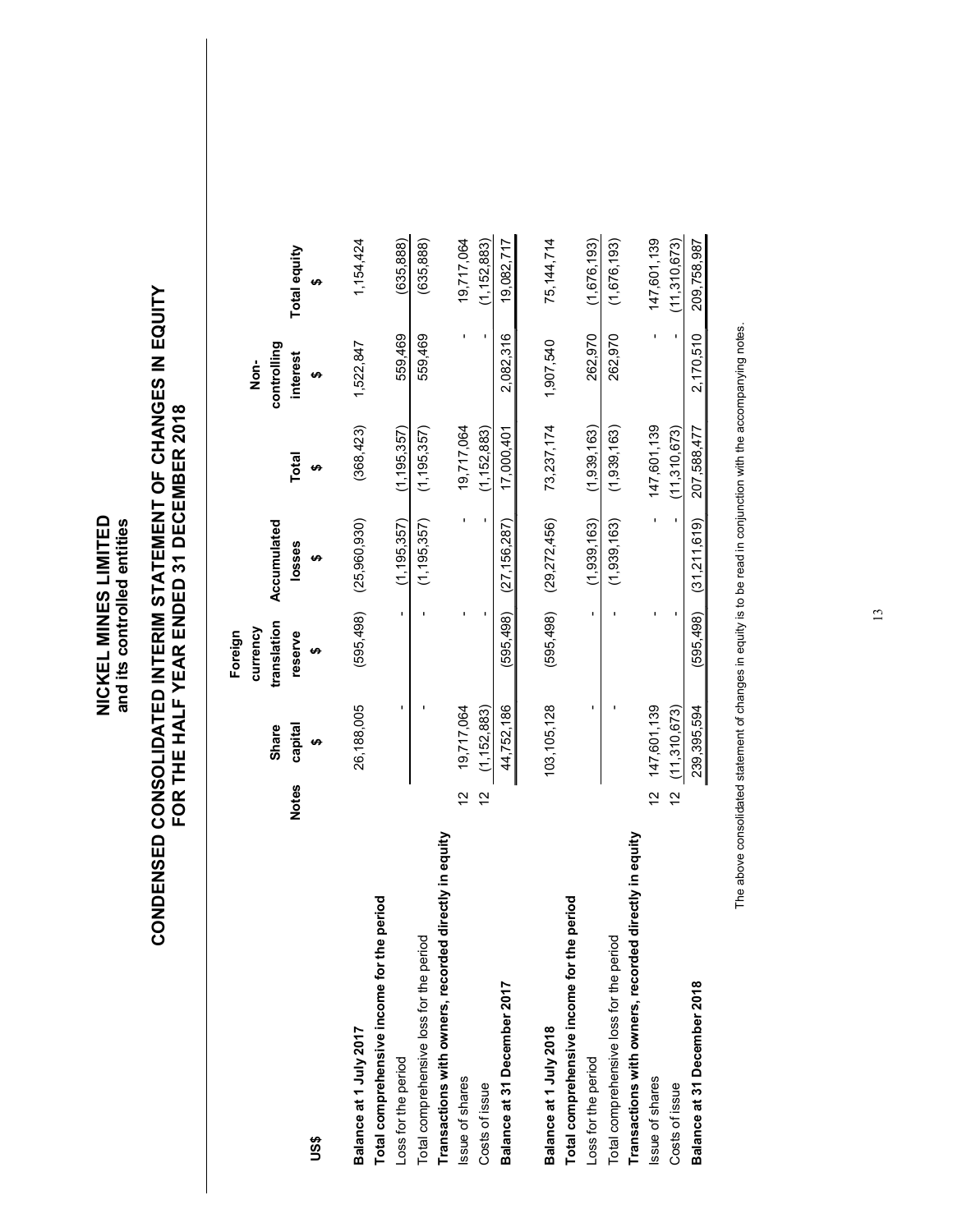## CONDENSED CONSOLIDATED INTERIM STATEMENT OF CASH FLOWS FOR THE HALF YEAR ENDED 31 DECEMBER 2018

| US\$                                                     | <b>Notes</b> | 6 months to<br>31 December<br>2018<br>\$ | 6 months to<br>31 December<br>2017<br>\$ |
|----------------------------------------------------------|--------------|------------------------------------------|------------------------------------------|
| Cash flows from operating activities                     |              |                                          |                                          |
| Cash receipts from customers                             |              | 6,604,740                                | 6,317,242                                |
| Cash payments in the course of operations                |              | (7,677,841)                              | (6,904,877)                              |
| Interest received                                        |              | 171,370                                  | 13,150                                   |
| Research and development rebate repayment                |              |                                          | (260, 703)                               |
| Net cash used in operating activities                    |              | (901, 731)                               | (835, 188)                               |
| Cash flows from investing activities                     |              |                                          |                                          |
| Payments for investments in equity accounted investees   | 10           | (120,000,000)                            |                                          |
| Payments for property, plant and equipment               |              | (103, 413)                               | (515, 893)                               |
| Net cash used in investing activities                    |              | (120, 103, 413)                          | (515, 893)                               |
| Cash flows from financing activities                     |              |                                          |                                          |
| Proceeds from issue of shares                            | 12           | 145,524,148                              | 19,717,064                               |
| Costs of issue                                           | 12           | (9,233,682)                              | (1, 152, 884)                            |
| Net cash from financing activities                       |              | 136,290,466                              | 18,564,180                               |
| Net increase in cash and cash equivalents                |              | 15,285,322                               | 17,213,099                               |
| Effect of exchange rate adjustments on cash held         |              | (1,443,792)                              | 104,874                                  |
| Cash and cash equivalents at the beginning of the period |              | 806,574                                  | 278,775                                  |
| Cash and cash equivalents at the end of the period       |              | 14,648,104                               | 17,596,748                               |

The above consolidated statement of cash flows should be read in conjunction with the accompanying notes.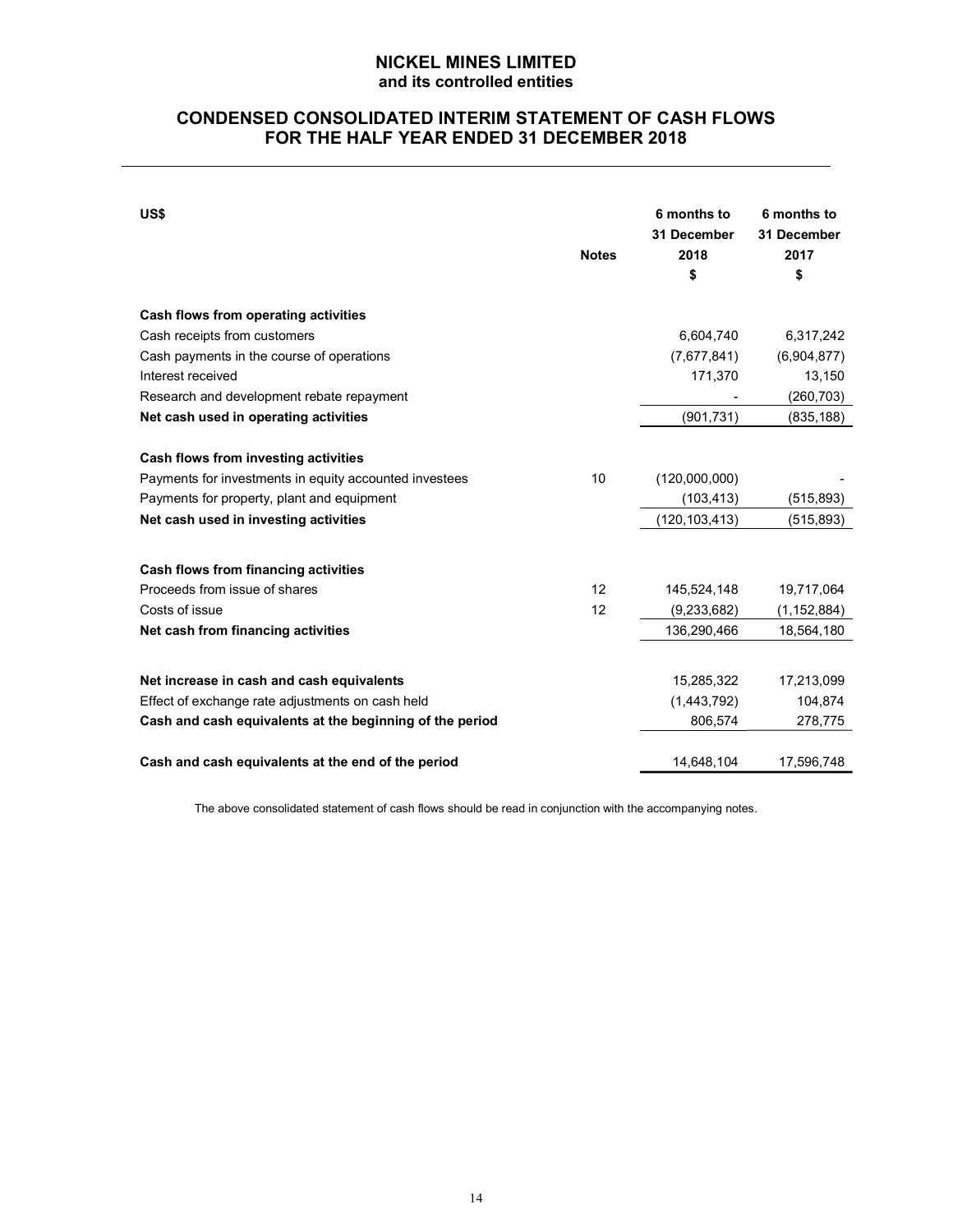## NOTES TO THE FINANCIAL STATEMENTS FOR THE HALF YEAR ENDED 31 DECEMBER 2018

#### NOTE 1 - REPORTING ENTITY

Nickel Mines Limited (the 'Company') is a company domiciled in Australia. The condensed consolidated interim financial report for the half year ended 31 December 2018 comprises the Company and its subsidiaries (together referred to as the 'Group'). The Group is a for-profit entity and is involved in nickel mining and production operations.

The consolidated annual financial report of the Group as at and for the year ended 30 June 2018 is available upon request from the Company's registered office at Level 2, 66 Hunter Street, Sydney, NSW, 2000 or at www.nickelmines.com.au.

#### NOTE 2 - BASIS OF PREPARATION

#### Statement of compliance

The condensed consolidated interim financial statements are general purpose financial statements prepared in accordance with the requirements of the Corporations Act 2001 and Australian Accounting Standard AASB 134 'Interim Financial Reporting'.

The condensed consolidated interim financial statements do not include full disclosures of the type normally included in an annual financial report. Accordingly, this report is to be read in conjunction with the annual financial report for the year ended 30 June 2018 and any public announcements made by the Company during the interim reporting period in accordance with the continuous disclosure requirements of the Corporations Act 2001 and the ASX Listing Rules.

The financial report was authorised for issue by the Directors on 28 February 2019.

#### Basis of measurement

The financial statements have been prepared on the historical cost basis except for certain financial instruments which are measured at fair value.

This is the first set of the Group's financial statements where AASB 9 Financial Instruments and AASB 15 Revenue from Contracts with Customers have been applied. The application of these standards has not had a material impact on the financial statements.

#### Functional and presentation currency

These financial statements are presented in United States dollars, which is the Company's functional currency.

#### Use of estimates and judgements

The preparation of financial statements requires management to make judgements, estimates and assumptions that affect the application of accounting policies and the reported amounts of assets, liabilities, income and expenses. Actual results may differ from these estimates. Estimates and underlying assumptions are reviewed on an ongoing basis. Revisions to accounting estimates are recognised in the period in which the estimate is revised and in any future periods affected.

In particular, information about significant areas of estimation uncertainty and critical judgements in applying accounting policies that have the most significant effect on the amount recognised in the financial statements are described in the following note:

Note 10 – Investment in equity accounted associates.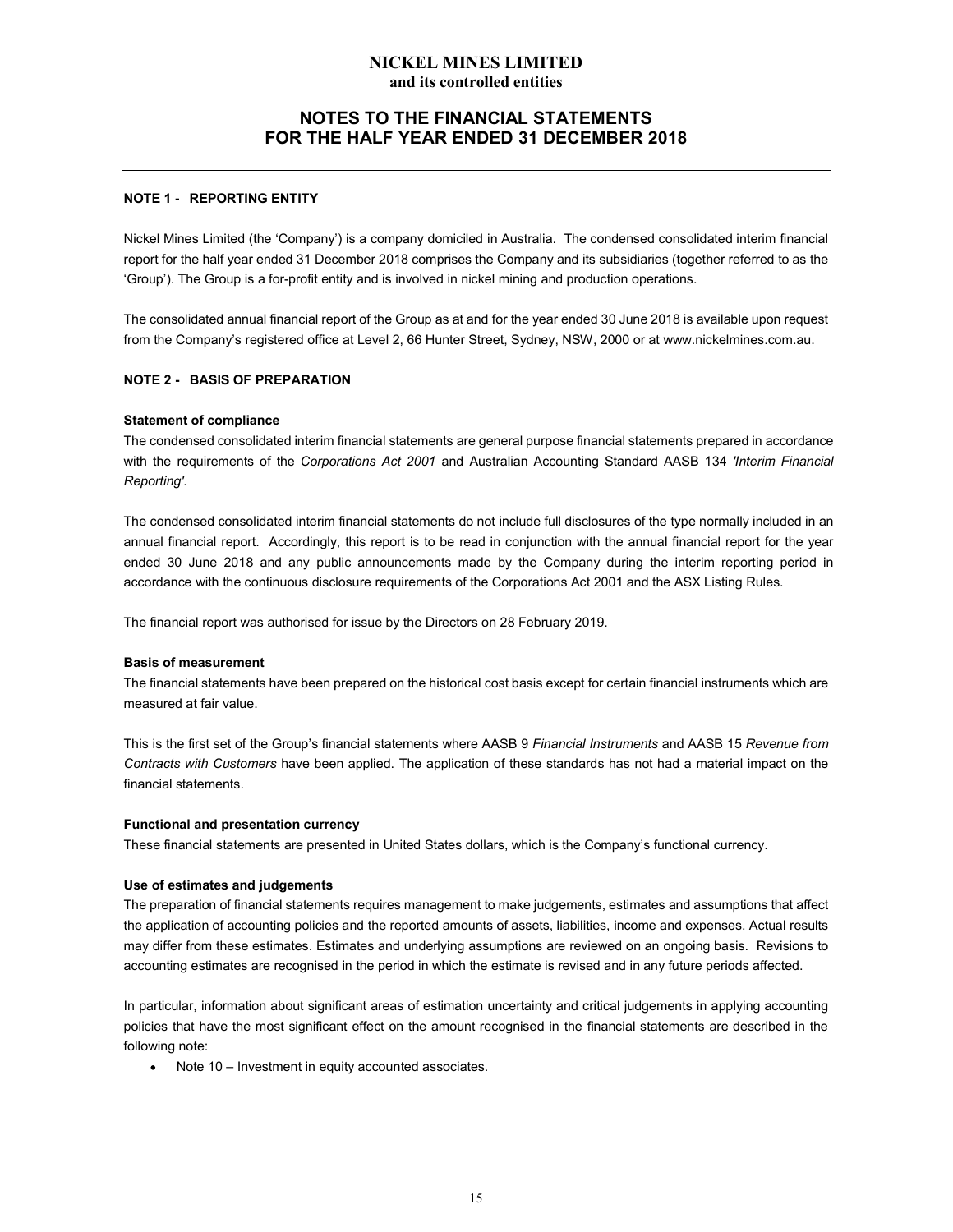## NOTES TO THE FINANCIAL STATEMENTS FOR THE HALF YEAR ENDED 31 DECEMBER 2018

## NOTE 3 - SIGNIFICANT ACCOUNTING POLICIES

The accounting policies applied by the Group in these condensed consolidated interim financial statements are materially the same as those applied by the Group in its consolidated financial statements as at and for the year ended 30 June 2018.

|                                                                 | 6 months to 31<br>December 2018<br>\$ | 6 months to 31<br>December 2017<br>\$ |
|-----------------------------------------------------------------|---------------------------------------|---------------------------------------|
| <b>NOTE 4 - OTHER EXPENSES</b>                                  |                                       |                                       |
| Audit fees - KPMG audit and review of financial reports         | 116,763                               | 60,094                                |
| Travel                                                          | 115,040                               | 26,513                                |
| Legal fees                                                      | 201,795                               | 38,749                                |
|                                                                 | 433,598                               | 125,356                               |
|                                                                 |                                       |                                       |
| <b>NOTE 5 - FINANCIAL INCOME AND FINANCE EXPENSE</b>            |                                       |                                       |
| Interest income                                                 | 171,370                               | 13,150                                |
| Interest expense                                                | (1, 476)                              | (325, 462)                            |
| Net change in fair value of financial liabilities at fair value |                                       | (250, 714)                            |
| Foreign exchange gain/(loss)                                    | (1,604,374)                           | 78,316                                |
|                                                                 | (1,434,480)                           | (484,710)                             |
| <b>NOTE 6 - TRADE AND OTHER RECEIVABLES</b>                     | 31 December<br>2018                   | 30 June<br>2018                       |
| <b>GST</b> receivable                                           | 25,137                                | 11,291                                |
| Trade receivables                                               | 1,787,027                             | 367,662                               |
| Other                                                           |                                       | 8,459                                 |
|                                                                 | 1,812,164                             | 387,412                               |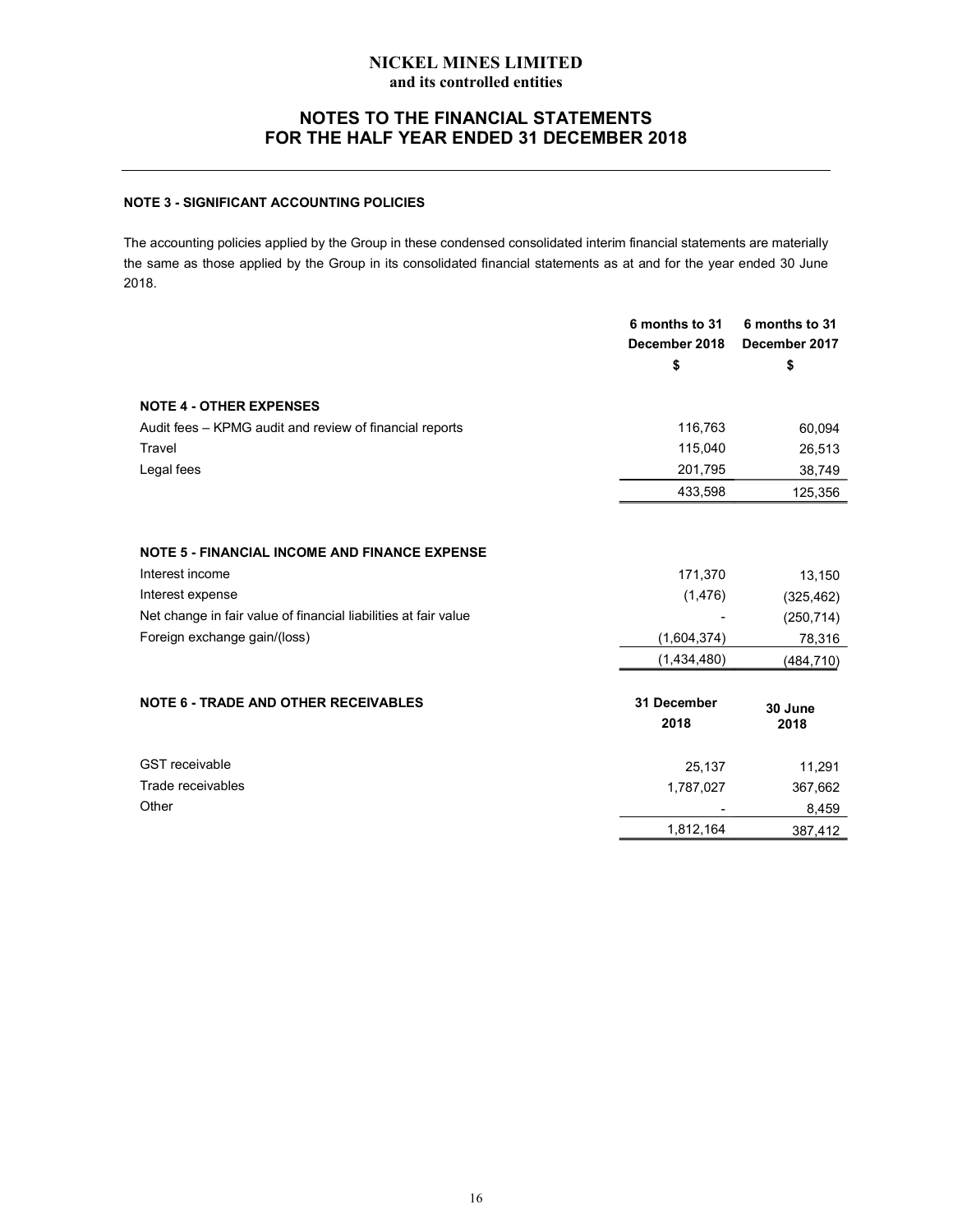## NOTES TO THE FINANCIAL STATEMENTS FOR THE HALF YEAR ENDED 31 DECEMBER 2018

| <b>NOTE 7 – LOSS PER SHARE</b>                                        | 6 months to 31<br>December 2018 | 6 months to 31<br>December 2017 |
|-----------------------------------------------------------------------|---------------------------------|---------------------------------|
| Basic and diluted loss per share have been calculated using:          |                                 |                                 |
| Net loss for the period attributable to equity holders of the Company | (1,939,163)                     | (1, 195, 357)                   |
| Weighted average number of ordinary shares (basic and diluted)        | $N^{\circ}$ of<br>shares        | $N^{\circ}$ of<br>shares        |
|                                                                       |                                 |                                 |
| - Issued ordinary shares at the beginning of the year                 | 808,482,230                     | 317,330,516                     |
| - Effect of shares issued on 22 December 2017                         |                                 | 4,359,905                       |
| - Effect of shares issued on 28 December 2017                         |                                 | 496,000                         |
| - Effect of shares issued on 14 August 2018                           | 440,176,840                     |                                 |
| Weighted average number of shares at the end of the period            | 1,248,659,070                   | 322,186,421                     |
|                                                                       | 31 December<br>2018<br>\$       | 30 June<br>2018<br>\$           |
| <b>NOTE 8 - INVENTORY</b>                                             |                                 |                                 |
| <b>Current</b>                                                        |                                 |                                 |
| Inventory – ore stockpiles                                            | 746,310                         | 588,843                         |
|                                                                       | 746,310                         | 588,843                         |

During the period the Group continued to provide ore to PT Indonesia Tsingshan Stainless Steel ('ITSS'), an Indonesian subsidiary of Tsingshan Group, under an offtake agreement signed in October 2017 with ITSS guaranteeing to take supply of 50,000 wmt per month until 31 December 2018, with a cut-off grade of 1.60% nickel.

Inventories are measured at the lower of cost and net realisable value.

| NOTE 9 - PROPERTY, PLANT AND EQUIPMENT | 31 December<br>2018 | 30 June<br>2018 |
|----------------------------------------|---------------------|-----------------|
|                                        | \$                  | \$              |
| <b>Buildings</b>                       | 180,682             | 186,059         |
| <b>Furniture and Fittings</b>          | 2,527               | 2,715           |
| Mine infrastructure assets             | 1,665,396           | 1,698,835       |
| Mining properties                      | 24,360,675          | 24,442,313      |
| <b>Motor Vehicles</b>                  | 189,130             | 145,734         |
| Office equipment                       | 129,327             | 119,759         |
| Plant and machinery                    | 38,173              | 32,219          |
|                                        | 26,565,910          | 26.627.634      |

During the period the Group acquired \$102,821 of property, plant and equipment and recognised depreciation and amortisation totalling \$164,545.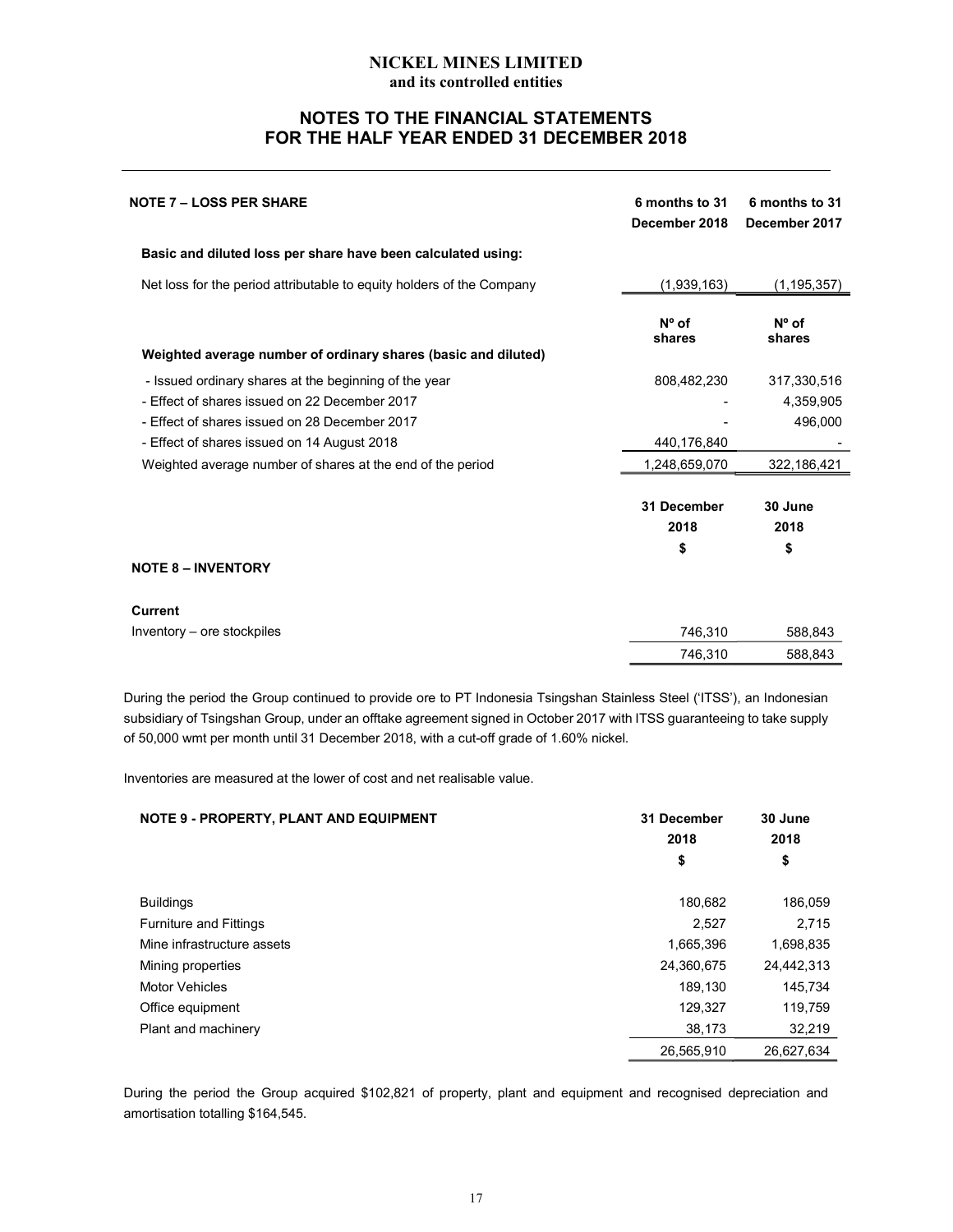## NOTES TO THE FINANCIAL STATEMENTS FOR THE HALF YEAR ENDED 31 DECEMBER 2018

#### NOTE 10 – INVESTMENT IN EQUITY ACCOUNTED INVESTEES

|                                                            | 31 December | 30 June    |
|------------------------------------------------------------|-------------|------------|
|                                                            | 2018        | 2018       |
|                                                            | \$          | \$         |
| Investment in Hengjaya Holdings Private Limited            |             |            |
| Current                                                    |             |            |
| Opening balance                                            | 50,000,025  |            |
| Acquisition of a 25% interest in equity accounted investee |             | 50.000.025 |
| Acquisition of an additional 35% interest                  | 70,000,000  |            |
| Share of loss of equity accounted investee                 | (72,620)    |            |
|                                                            | 119.927.405 | 50.000.025 |

In September 2018, following successful completion of the Company's IPO capital raising, the Group acquired an additional 35% of the issued share capital of Hengjaya Holdings Private Limited ('Hengjaya Holdings'), a Singaporean holding company which holds 100% of the shares (directly and indirectly) of PT Hengjaya Nickel Industry ('Hengjaya Nickel'), which is an Indonesian PMA Company which will own and operate the RKEF Project once completed (subject to relevant regulatory approvals). This took the Company's interest in Hengjaya Holdings to 60%. As a result of the terms of an agreement between shareholders the Company continued to equity account this investment.

At 31 December 2018 the investment is accounted for as an equity accounted investment. The Company's share of the loss for the period is \$72,620.

|                                                            | 31 December | 30 June |
|------------------------------------------------------------|-------------|---------|
|                                                            | 2018        | 2018    |
| Investment in Ranger Holdings Private Limited              | S           |         |
| <b>Current</b>                                             |             |         |
| Opening balance                                            | -           |         |
| Acquisition of a 17% interest in equity accounted investee | 50.000.000  |         |
|                                                            | 50,000,000  |         |

In November 2018 the Company announced the conversion of a non-binding Memorandum of Understanding with Shanghai Decent to acquire an interest in two additional RKEF lines a binding Collaboration Agreement ('CA'). Following the execution of the CA, the Group completion the First Acquisition under the CA, acquiring for \$50,000,000 a 17% of the issued share capital of Ranger Holdings Private Limited ('Ranger Holdings'), a Singaporean holding company which holds 100% of the shares (directly and indirectly) of PT Ranger Nickel Industry ('Ranger Nickel'), which is an Indonesian PMA Company which will own and operate the RKEF Project once completed (subject to relevant regulatory approvals). The Company has significant influence over Ranger Holdings as a result of an agreement between shareholders.

At 31 December 2018 the investment is accounted for as an equity accounted investment as Nickel Mines believes it has significant influence over Ranger Holdings and Ranger Nickel. The Company's share of the loss for the period is \$nil.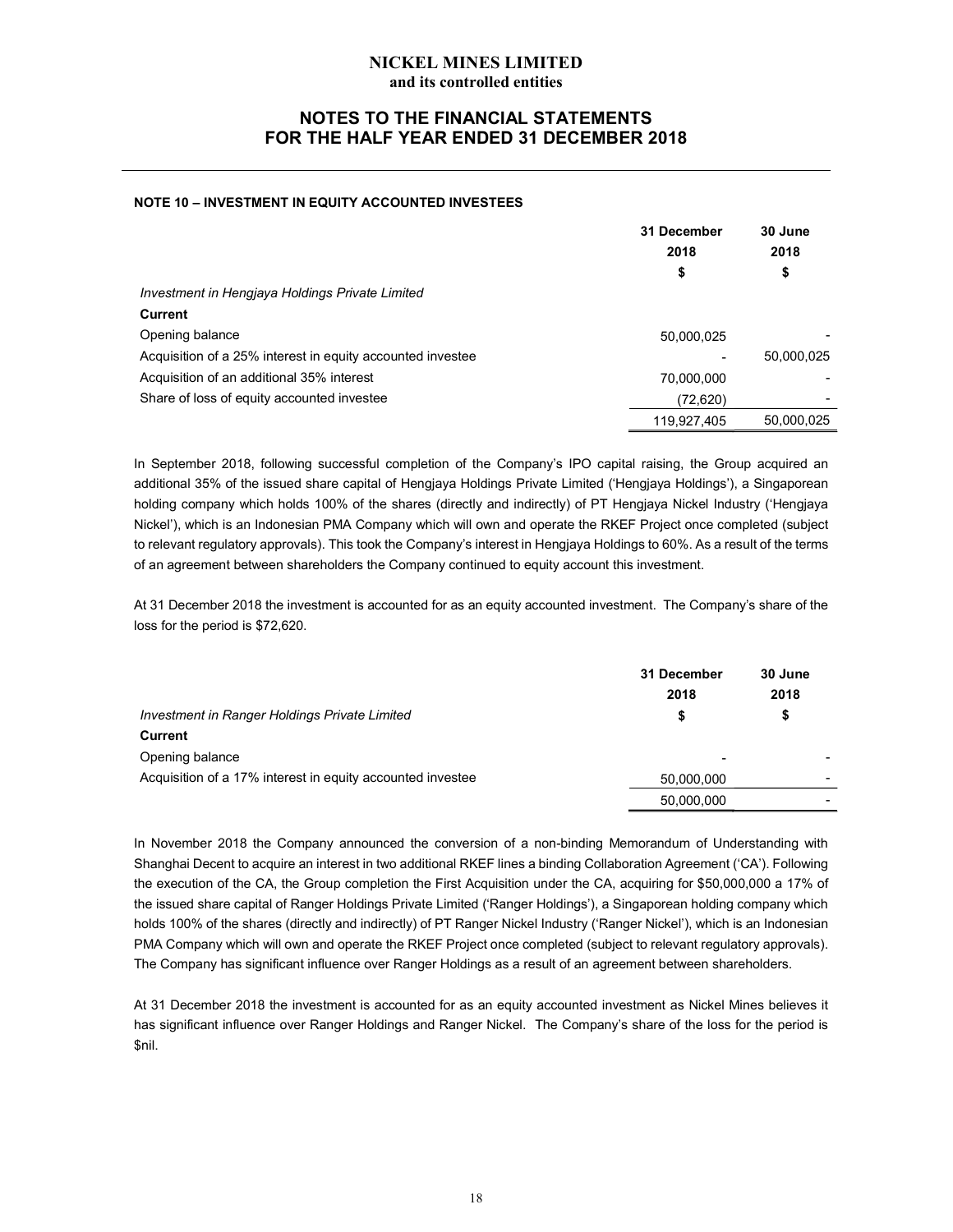## NOTES TO THE FINANCIAL STATEMENTS FOR THE HALF YEAR ENDED 31 DECEMBER 2018

#### NOTE 11 - TRADE AND OTHER PAYABLES

|                                                                                          |                     |                                    | 31 December<br>2018<br>\$ | 30 June<br>2018<br>\$              |
|------------------------------------------------------------------------------------------|---------------------|------------------------------------|---------------------------|------------------------------------|
| <b>Current</b>                                                                           |                     |                                    |                           |                                    |
| Creditors                                                                                |                     |                                    | 2,877,050                 | 2,533,155                          |
| Accruals                                                                                 |                     |                                    | 323,642                   | 322,230                            |
|                                                                                          |                     |                                    | 3,200,692                 | 2,855,385                          |
| <b>NOTE 12 - ISSUED CAPITAL</b>                                                          |                     | As at<br>31 December<br>2018<br>\$ |                           | As at<br>31 December<br>2017<br>\$ |
| Issued and paid up capital                                                               |                     |                                    |                           |                                    |
| 1,387,995,624 ordinary shares fully                                                      |                     |                                    |                           |                                    |
| paid (31 December 2017 - 436,237,895)                                                    | 239,395,594         |                                    |                           | 44,752,186                         |
|                                                                                          | Number of<br>shares | \$                                 | Number of<br>shares       | \$                                 |
| <b>Ordinary shares</b>                                                                   |                     |                                    |                           |                                    |
| Fully paid ordinary shares carry one vote per share and<br>carry the right to dividends. |                     |                                    |                           |                                    |
| Balance at the beginning of the period                                                   | 808,482,230         | 103, 105, 128                      | 317,330,516               | 26,188,005                         |
| Issue of shares                                                                          | 579,513,394         | 147,601,139                        | 118,907,379               | 19,717,064                         |
| Costs of issue                                                                           |                     | (11, 310, 673)                     |                           | (1, 152, 883)                      |
| Balance at the end of the period                                                         | 1,387,995,624       | 239,395,594                        | 436,237,895               | 44,752,186                         |
|                                                                                          |                     |                                    |                           |                                    |

During the half year ended 31 December 2018 the Group issued 571,428,572 shares for cash totalling A\$200,000,000 (equivalent to \$147,601,139). There were no amounts unpaid on the shares issued and share issue costs amounted to \$11,310,673. 8,084,822 shares were issued as part of the costs of issue.

During the half year ended 31 December 2017 the Group issued 118,907,379 shares for cash totalling A\$22,165,335 (equivalent to \$19,717,064). There were no amounts unpaid on the shares issued and share issue costs amounted to A\$1,479,572 (equivalent to \$1,152,883).

#### **Options**

There were no options granted, exercised or lapsed unexercised during the half year ended 31 December 2018 or the year ended 30 June 2018.

#### Dividends

There were no dividends paid or declared during the half year ended 31 December 2018 or the year ended 30 June 2018.

#### Ordinary shares

The Company does not have authorised capital or par value in respect of its issued shares. All issued shares are fully paid. The holders of ordinary shares are entitled to receive dividends as declared from time to time.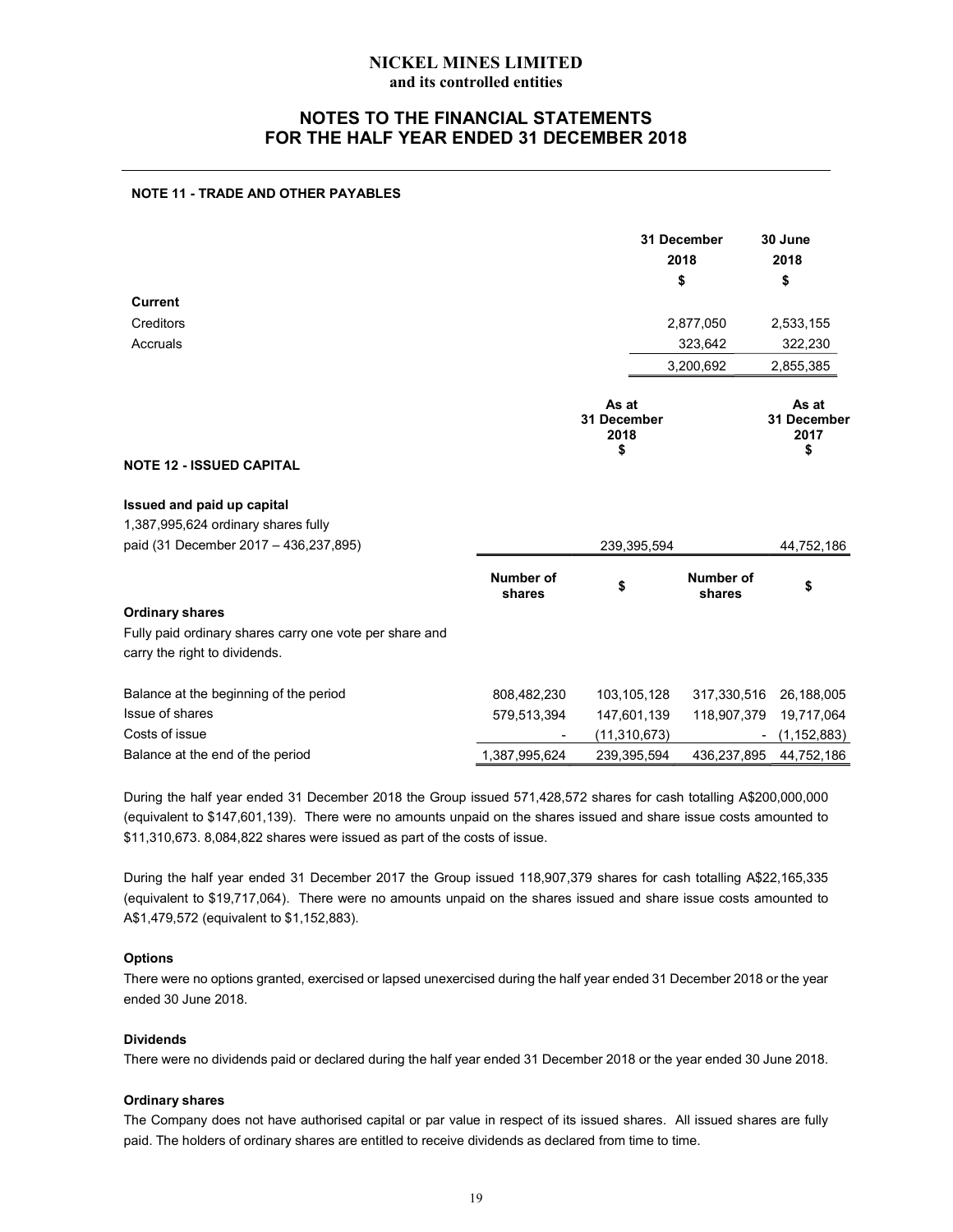## NOTES TO THE FINANCIAL STATEMENTS FOR THE HALF YEAR ENDED 31 DECEMBER 2018

#### NOTE 13 - RELATED PARTIES

Peter Nightingale and Norman Seckold hold an interest in an entity, MIS Corporate Pty Limited ('MIS'), which provided full administrative services, including administrative, accounting and investor relations staff both within Australia and Indonesia, rental accommodation, services and supplies, to the Group. On 1 July 2017 MIS agreed to provide these services for a fee of A\$15,000 per month. This fee will be reviewed quarterly by the Company and MIS. Fees charged by MIS during the half year amounted to A\$114,300 (A\$279,452 for the year ended 30 June 2018), which included the agreed monthly fee and the reimbursement of investor relation consulting fees incurred by MIS on behalf of the Group. At 31 December 2018 A\$22,920 (30 June 2018: A\$51,346) was included in the creditor's balance.

Apart from the details disclosed in this note, no Director has entered into a material contract with the Group during the half year and there were no material contracts involving director's interests subsisting at half year end.

#### NOTE 14 -SEGMENT INFORMATION

Segment information is presented in respect of the Group's management and internal reporting structure.

Segment results, assets and liabilities include items directly attributable to a segment as well as those that can be allocated on a reasonable basis. Unallocated items comprise mainly income earning assets and revenue, interest bearing loans, borrowings and expenses, and corporate assets and expenses.

Segment capital expenditure is the total cost incurred during the period to acquire segment assets that are expected to be used for more than one period in that geographic region.

#### Reportable segments

For the half year ended 31 December 2018, the Group had two segments, being mine development in Indonesia and the RKEF Projects in Indonesia.

|                                             | Indonesia -<br><b>Mine Development</b> | Indonesia-<br><b>RKEF Projects</b> | <b>Unallocated</b> | Total       |
|---------------------------------------------|----------------------------------------|------------------------------------|--------------------|-------------|
|                                             | \$                                     | \$                                 | \$                 | \$          |
| 6 months ended 31 December 2018             |                                        |                                    |                    |             |
| External revenues                           | 8,107,120                              |                                    |                    | 8,107,120   |
|                                             |                                        |                                    |                    |             |
| Reportable segment loss/(profit) before tax | (1,766,812)                            | 72,620                             | 2,918,431          | 1,224,239   |
|                                             |                                        |                                    |                    |             |
| Interest income                             | 10,502                                 |                                    | 160.868            | 171,370     |
| Depreciation and amortisation               | 41,002                                 |                                    | 672                | 41,674      |
|                                             |                                        |                                    |                    |             |
| Reportable segment assets                   | 30,919,689                             | 169.927.405                        | 13.424.838         | 214.271.932 |
|                                             |                                        |                                    |                    |             |
| Reportable segment liabilities              | (4,315,720)                            |                                    | (197, 225)         | (4,512,945) |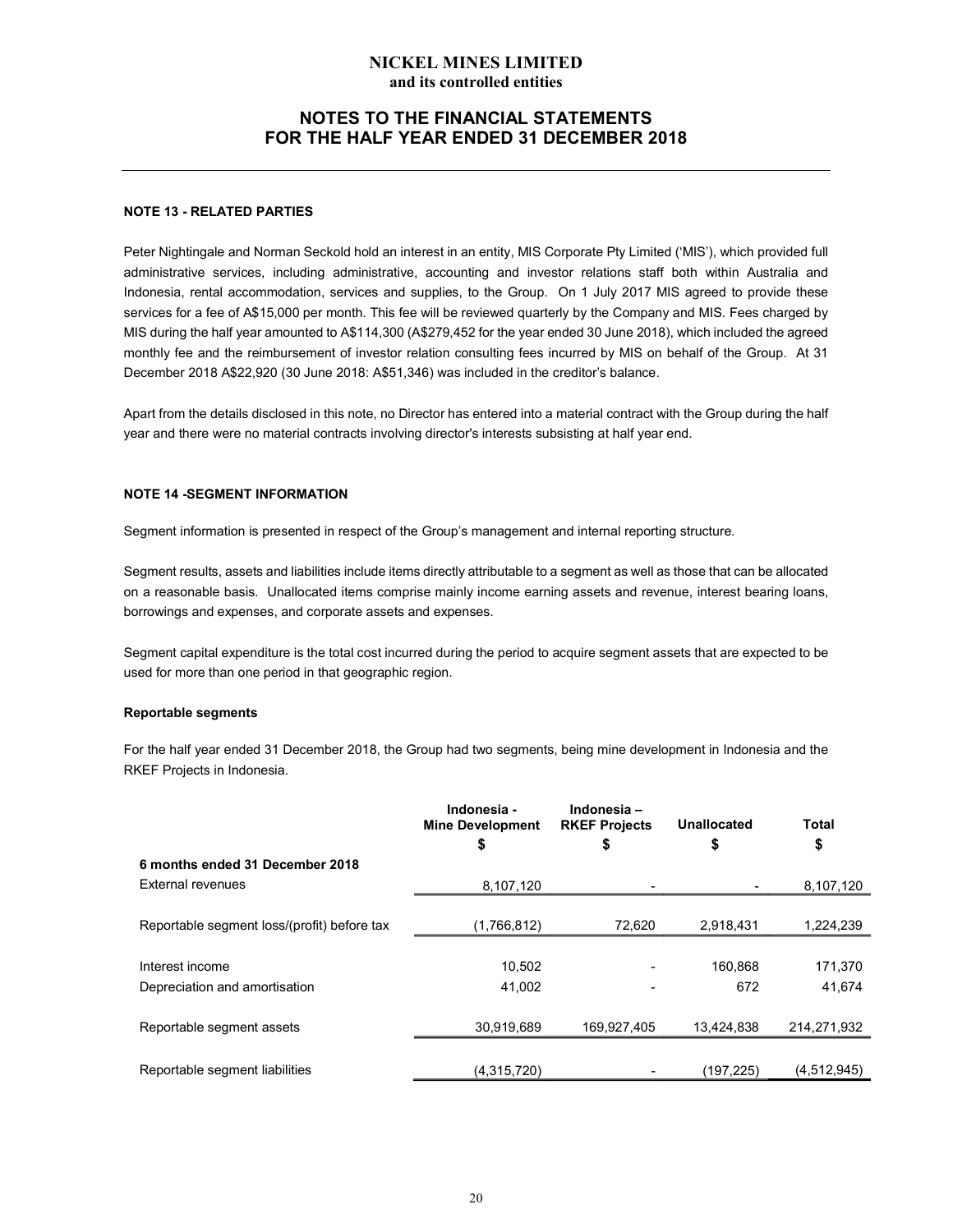## NOTES TO THE FINANCIAL STATEMENTS FOR THE HALF YEAR ENDED 31 DECEMBER 2018

## NOTE 14 -SEGMENT INFORMATION (con't)

For the half year ended 31 December 2017, the Group had one segment, being mine development in Indonesia.

|                                                                                | Indonesia -<br><b>Mine Development</b> | <b>Unallocated</b>           | <b>Total</b>                  |
|--------------------------------------------------------------------------------|----------------------------------------|------------------------------|-------------------------------|
|                                                                                | \$                                     | \$                           | \$                            |
| 6 months ended 31 December 2017                                                |                                        |                              |                               |
| <b>External revenues</b>                                                       | 9,148,048                              |                              | 9,148,048                     |
| Reportable segment loss/(profit) before tax                                    | (2,841,146)                            | 3,477,034                    | 635,888                       |
| Interest income                                                                | 10,864                                 | 2,286                        | 13,150                        |
| Depreciation and amortisation                                                  | 43,802                                 |                              | 43,802                        |
| Reportable segment assets                                                      | 31,070,479                             | 17,119,160                   | 48,189,639                    |
| Reportable segment liabilities                                                 | (27, 117, 410)                         | (1,989,512)                  | (29, 106, 922)                |
|                                                                                |                                        | As at<br>31 December<br>2018 | As at<br>31 December<br>2017  |
|                                                                                |                                        |                              |                               |
| Reconciliations of reportable segment revenues and profit or loss              |                                        | \$                           | \$                            |
|                                                                                |                                        |                              |                               |
| Total loss/(profit) for reportable segments                                    |                                        | (1,694,192)                  | (2,841,146)                   |
| Unallocated amounts:                                                           |                                        |                              |                               |
| Interest income                                                                |                                        |                              |                               |
| Net other corporate expenses                                                   |                                        | 2,918,431                    | 3,477,034                     |
| Consolidated loss before tax                                                   |                                        | 1,224,239                    | 635,888                       |
| Reconciliations of reportable assets and liabilities                           |                                        |                              |                               |
| Profit or loss<br><b>Assets</b>                                                |                                        |                              |                               |
| Total assets for reportable segments                                           |                                        | 200,847,094                  | 31,070,479                    |
| Unallocated corporate assets<br>Consolidated total assets                      |                                        | 13,424,838                   | 17,119,160                    |
| <b>Liabilities</b>                                                             |                                        | 214,271,932                  | 48,189,639                    |
|                                                                                |                                        |                              |                               |
| Total liabilities for reportable segments<br>Unallocated corporate liabilities |                                        | (4,315,720)<br>(197, 225)    | (27, 117, 410)<br>(1,989,512) |
| Consolidated total liabilities                                                 |                                        | (4, 512, 945)                | (29, 106, 922)                |

#### Revenue Disclosure

All external revenue relates to sales of nickel ore in Indonesia to a single counterparty.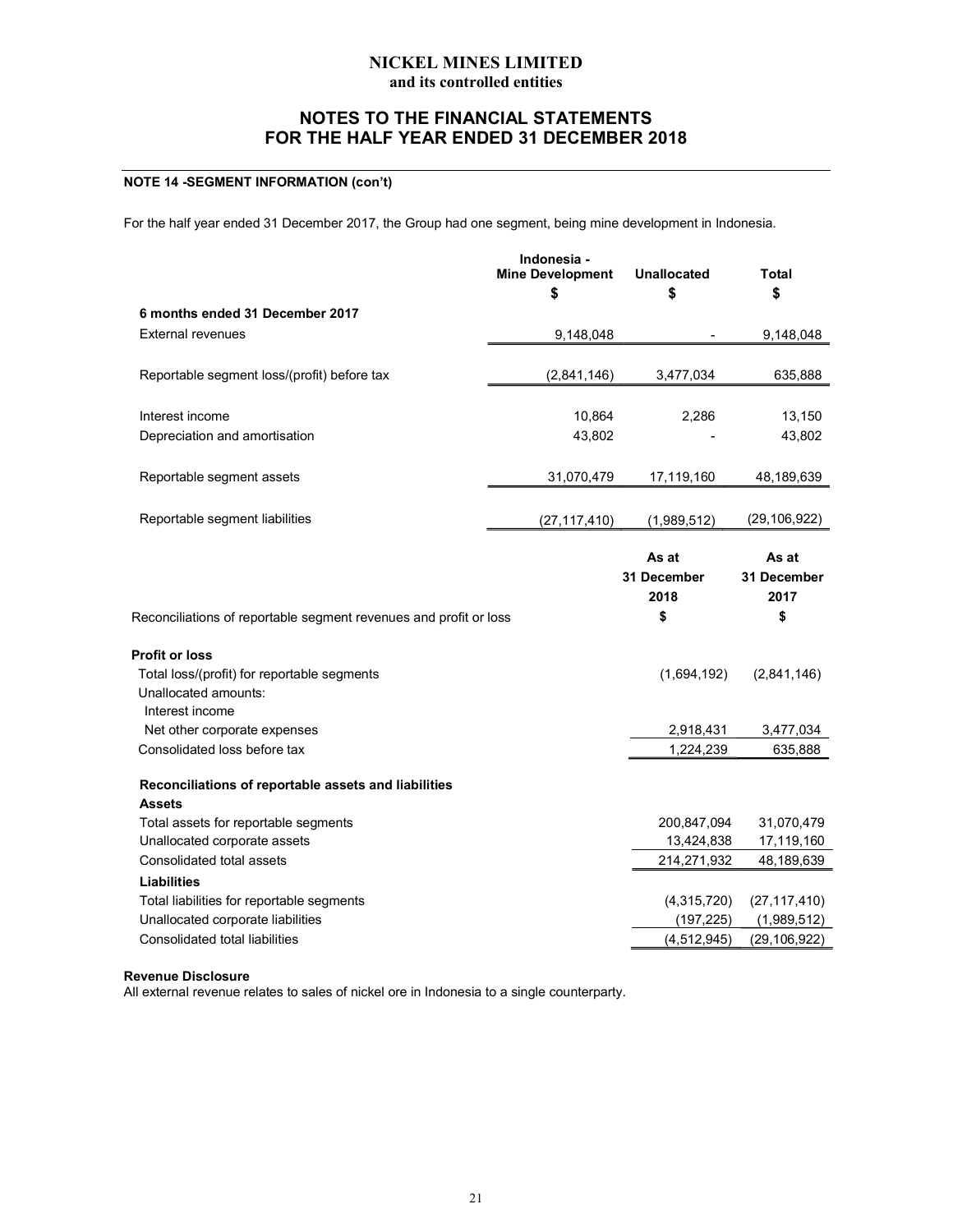## NOTES TO THE FINANCIAL STATEMENTS FOR THE HALF YEAR ENDED 31 DECEMBER 2018

#### NOTE 15 – SUBSEQUENT EVENTS

- $\bullet$ In January 2019 the Company provided a \$9 million working capital loan to Hengjaya Nickel during the commissioning phase. Interest is charged at a rate of 6% p.a.
- In February 2019 the Company announced that the first production of nickel pig iron ('NPI') from the Hengjaya Nickel  $\bullet$ Project had occurred on 31 January 2019.

Other than the matters detailed above, there has not arisen in the interval between the end of the half year and the date of this report any other item, transaction or event of a material and unusual nature likely, in the opinion of the Directors of the Company, to affect significantly the operations of the Group, the results of those operations, or the state of affairs of the Group, in future financial years.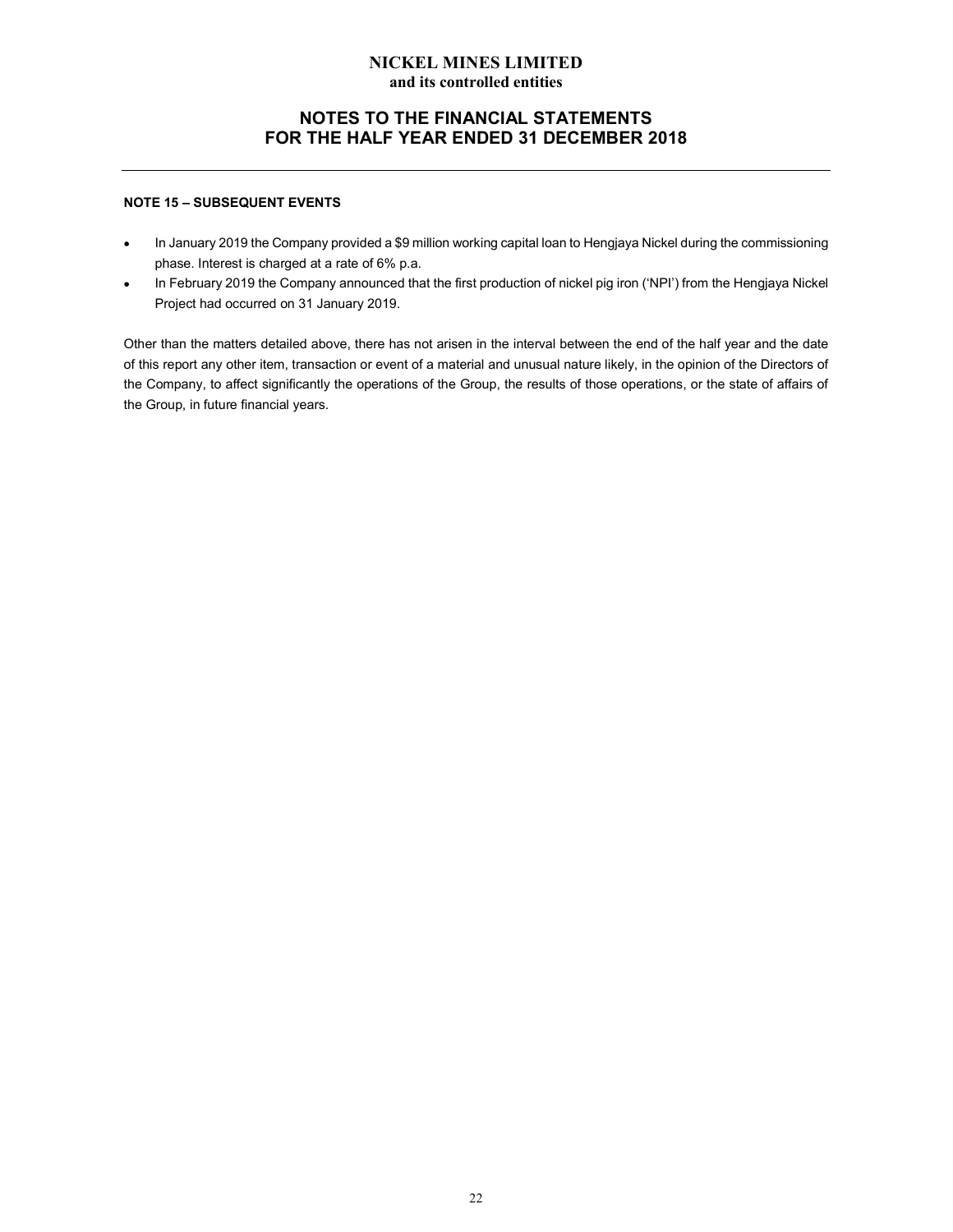## DIRECTOR'S DECLARATION

In accordance with a resolution of the Directors of Nickel Mines Limited, I state that in the opinion of the Directors:

- (a) the financial statements and notes set out on pages 11 to 22 are in accordance with the Corporations Act 2001 including:
	- (i) giving a true and fair view of the Group's financial position as at 31 December 2018 and of its performance for the half-year ended on that date; and
	- (ii) complying with Australian Accounting Standard AASB 134 'Interim Financial Reporting' and the Corporations Regulations 2001; and
- (b) there are reasonable grounds to believe that the Company will be able to pay its debts as and when they become due and payable.

Signed in accordance with a resolution of the Directors.

Veale

Robert Neale **Peter Nightingale** Non-Executive Chairman Chief Financial Officer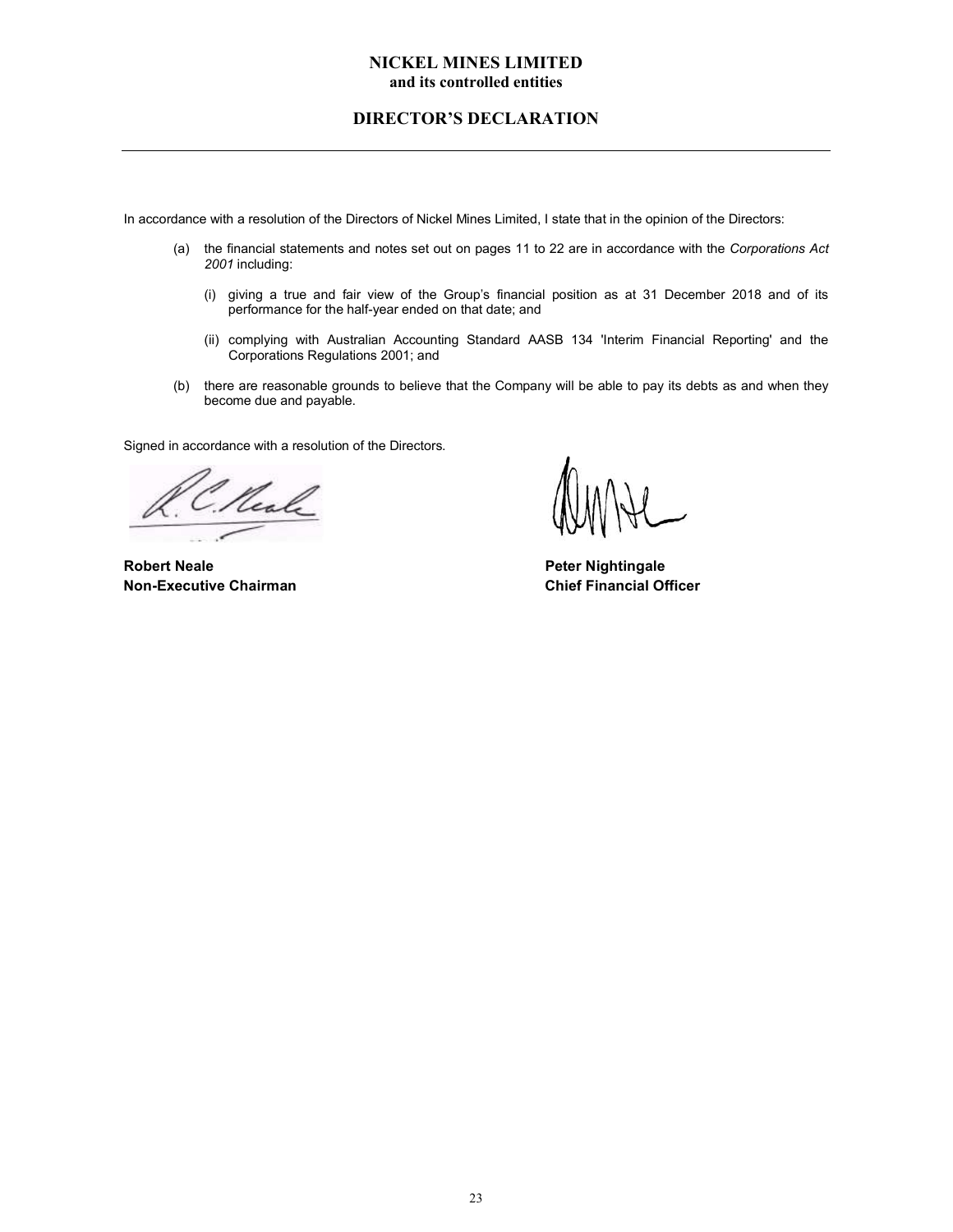

# Independent Auditor's Review Report

## To the shareholders of Nickel Mines Limited

## Report on the Interim Financial Report

#### Conclusion

We have reviewed the accompanying **Interim Financial Report** of Nickel Mines Limited.

Based on our review, which is not an audit, we have not become aware of any matter that makes us believe that the Interim Financial Report of Nickel Mines Limited is not in accordance with the Corporations Act 2001, including:

- giving a true and fair view of the Group's financial position as at 31 December 2018 and of its performance for the half-year ended on that date; and
- complying with Australian Accounting  $\bullet$ Standard AASB 134 Interim Financial Reporting and the Corporations Regulations 2001.

The **Interim Financial Report** comprises:

- Condensed consolidated interim statement of financial position as at 31 December 2018
- Condensed consolidated interim statement of profit  $\bullet$ or loss and other comprehensive income, condensed consolidated interim statement of changes in equity and condensed consolidated interim statement of cash flows for the half-year ended on that date
- Notes 1 to 15 comprising a summary of significant accounting policies and other explanatory information
- The Directors' Declaration

The **Group** comprises Nickel Mines Limited (the Company) and the entities it controlled at the half-year's end or from time to time during the half-year period.

#### Responsibilities of the Directors for the Interim Financial Report

The Directors of the Group are responsible for:

- the preparation of the Interim Financial Report that gives a true and fair view in accordance with Australian Accounting Standards and the Corporations Act 2001
- such internal control as the Directors determine is necessary to enable the preparation of the Interim Financial Report that is free from material misstatement, whether due to fraud or error.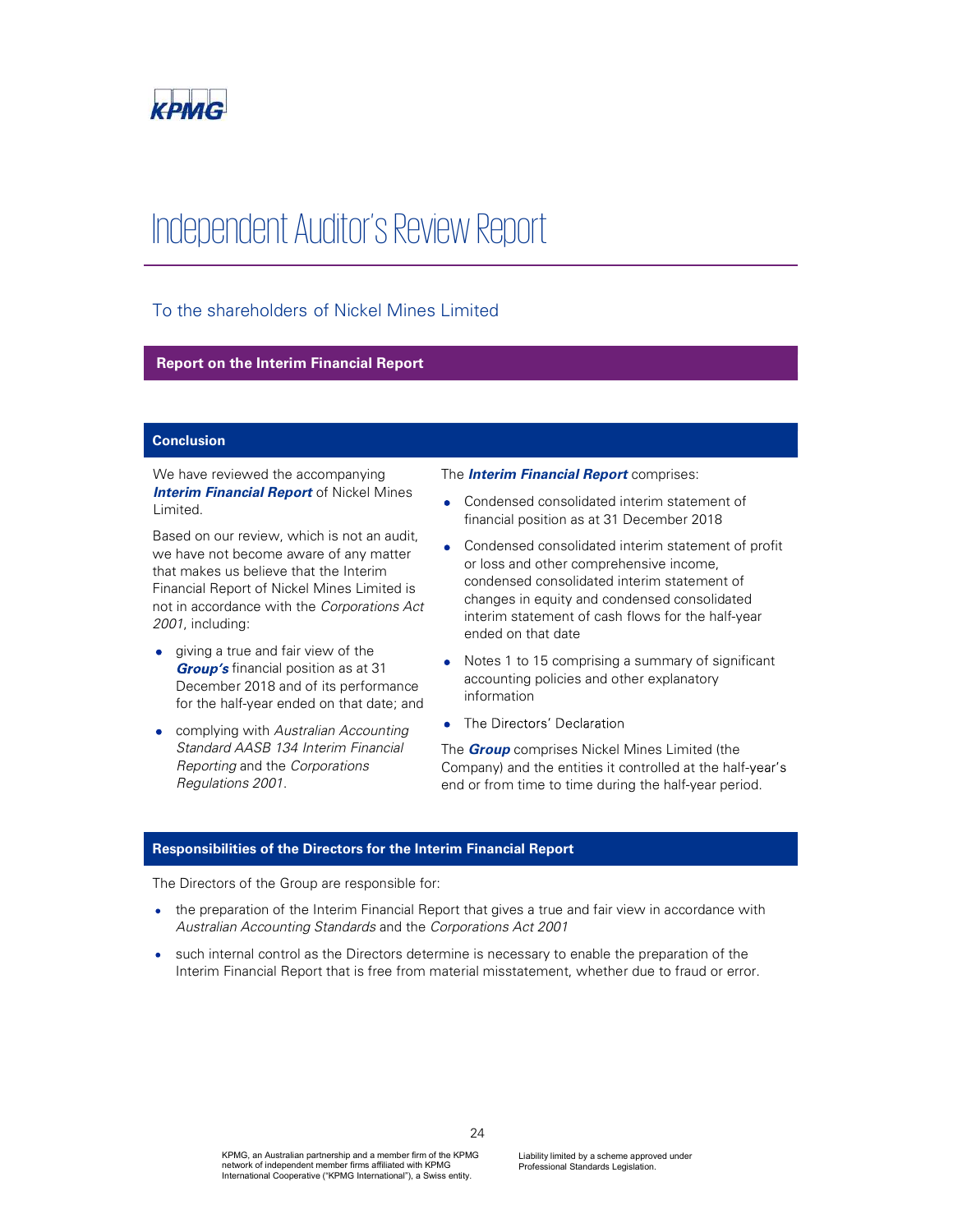

#### Auditor's responsibility for the review of the Interim Financial Report

Our responsibility is to express a conclusion on the Interim Financial Report based on our review. We conducted our review in accordance with Auditing Standard on Review Engagements ASRE 2410 Review of a Financial Report Performed by the Independent Auditor of the Entity, in order to state whether, on the basis of the procedures described, we have become aware of any matter that makes us believe that the Interim Financial Report is not in accordance with the Corporations Act 2001 including: giving a true and fair view of the Group's financial position as at 31 December 2018 and its performance for the half-year ended on that date; and complying with Australian Accounting Standard AASB 134 Interim Financial Reporting and the Corporations Regulations 2001. As auditor of Nickel Mines Limited, ASRE 2410 requires that we comply with the ethical requirements relevant to the audit of the annual financial report.

A review of an Interim Financial Report consists of making enquiries, primarily of persons responsible for financial and accounting matters, and applying analytical and other review procedures. A review is substantially less in scope than an audit conducted in accordance with Australian Auditing Standards and consequently does not enable us to obtain assurance that we would become aware of all significant matters that might be identified in an audit. Accordingly, we do not express an audit opinion.

In conducting our review, we have complied with the independence requirements of the Corporations Act 2001.

KPMG Brisbane 28 February 2019

Stephen Board Partner